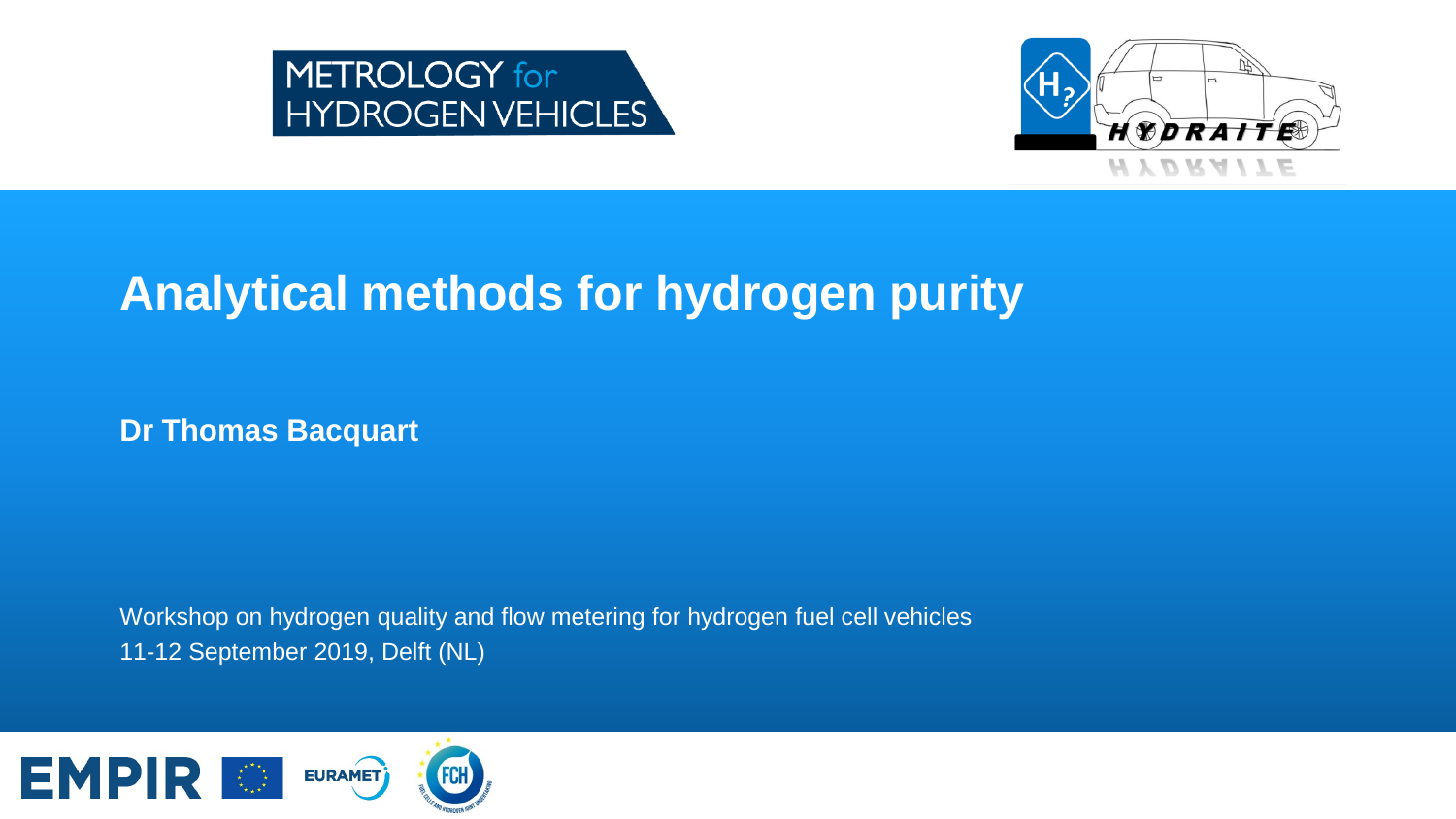### **Overview**

- What will the audience learn in this session?
- ISO/FDIS 14687 What techniques are available?
- What parameters to consider for the analytical methods?
- Method validation / Standardised methods status
- **What is the European laboratory capability?**
- Where are the next challenges?



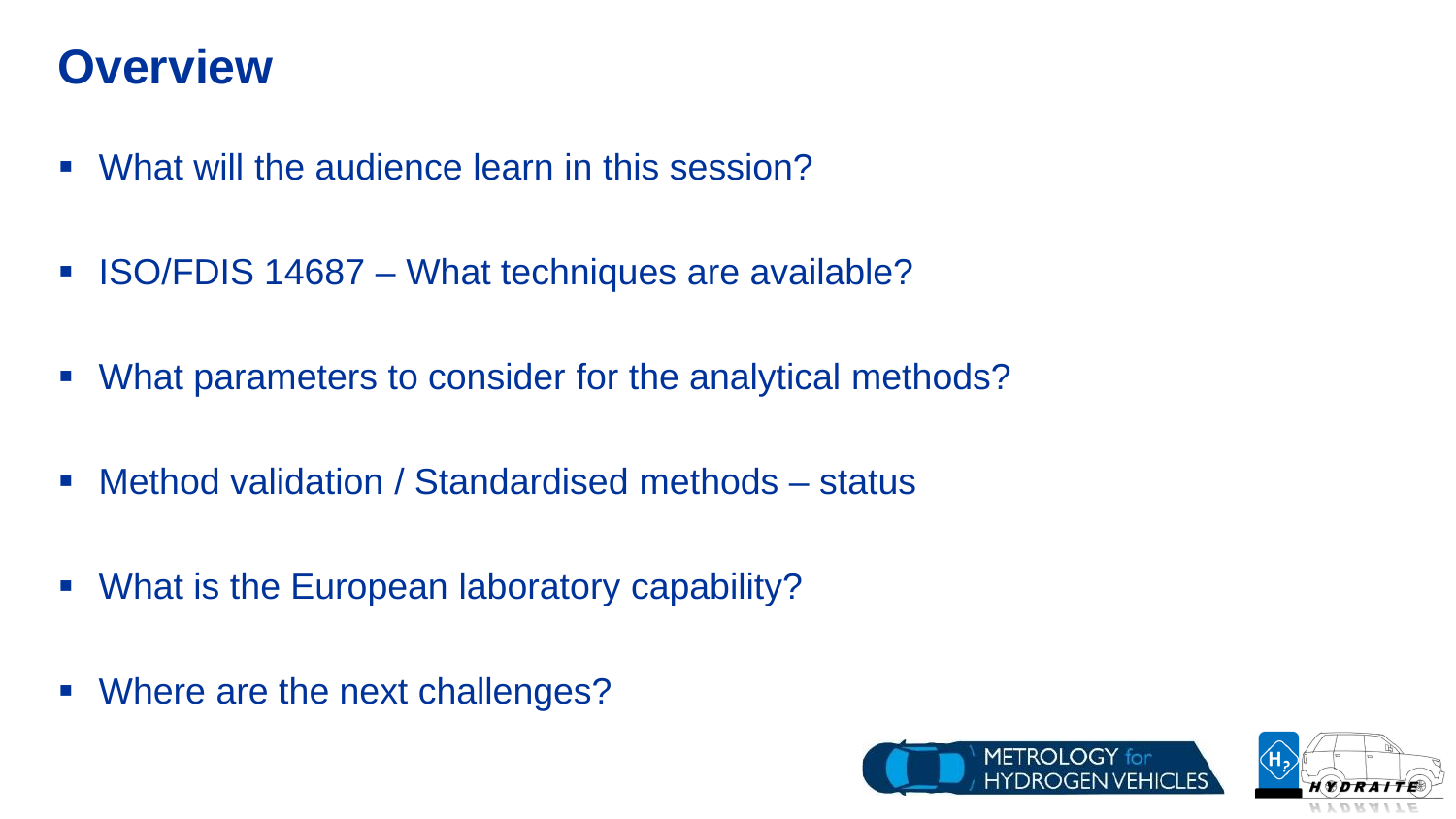## **Hydrogen quality standards ISO 14687 / SAE J2719 / EN 17124**

|                                |                                     |                                  |                                     | 3,2                                  |
|--------------------------------|-------------------------------------|----------------------------------|-------------------------------------|--------------------------------------|
|                                |                                     | ISO 14687: 2012 / SAE J2719:2011 |                                     | ISO/FDIS 14687 / EN 17124:2018       |
|                                | Max. admissible value<br>[µmol/mol] | notes                            | Max. admissible value<br>[µmol/mol] | notes                                |
| <b>Water</b>                   | 5                                   |                                  | 5                                   |                                      |
| <b>Total hydrocarbons (TC)</b> | $\overline{2}$                      | Due to CH4,<br>$TC > 2$ µmol/mol | except $CH4$                        | including oxygenated organic species |
| <b>Methane</b>                 | $\sim$                              |                                  | 100                                 |                                      |
| <b>Oxygen</b>                  | 5                                   |                                  | 5                                   |                                      |
| <b>Helium</b>                  | 300                                 |                                  | 300                                 |                                      |
| <b>Nitrogen</b>                | 100                                 | N <sub>2</sub> +Ar<100           | 300                                 |                                      |
| <b>Argon</b>                   | 100                                 | N <sub>2</sub> +Ar<100           | 300                                 |                                      |
| carbon dioxide                 | 2                                   |                                  | $\overline{2}$                      |                                      |
| <b>Carbon monoxide</b>         | 0.2                                 |                                  | 0.2                                 | CO+HCHO+HCOOH < 0.2µmol/mol          |
| <b>Total sulphur compounds</b> | 0.004                               | H2S, COS, CS2, mercaptans (NG)   | 0.004                               | H2S, COS, CS2, mercaptans (NG)       |
| <b>Formaldehyde</b>            | 0.01                                |                                  | 0.2                                 | CO+HCHO+HCOOH < 0.2µmol/mol          |
| <b>Formic acid</b>             | 0.2                                 |                                  | 0.2                                 | CO+HCHO+HCOOH < 0.2µmol/mol          |
| <b>Ammonia</b>                 | 0.1                                 |                                  | 0.1                                 |                                      |
| <b>Halogenated compounds</b>   | $0.05$ (total)                      | i.e. HBr, HCI Cl2, organic R-X   | 0.05                                | HCI, organic R-CI                    |
| Max. particulate conc.         | 1 mg/kg                             |                                  | 1 mg/kg                             |                                      |



Multiple compounds / large range of amount fraction Reactive compounds / extremely low amount fraction



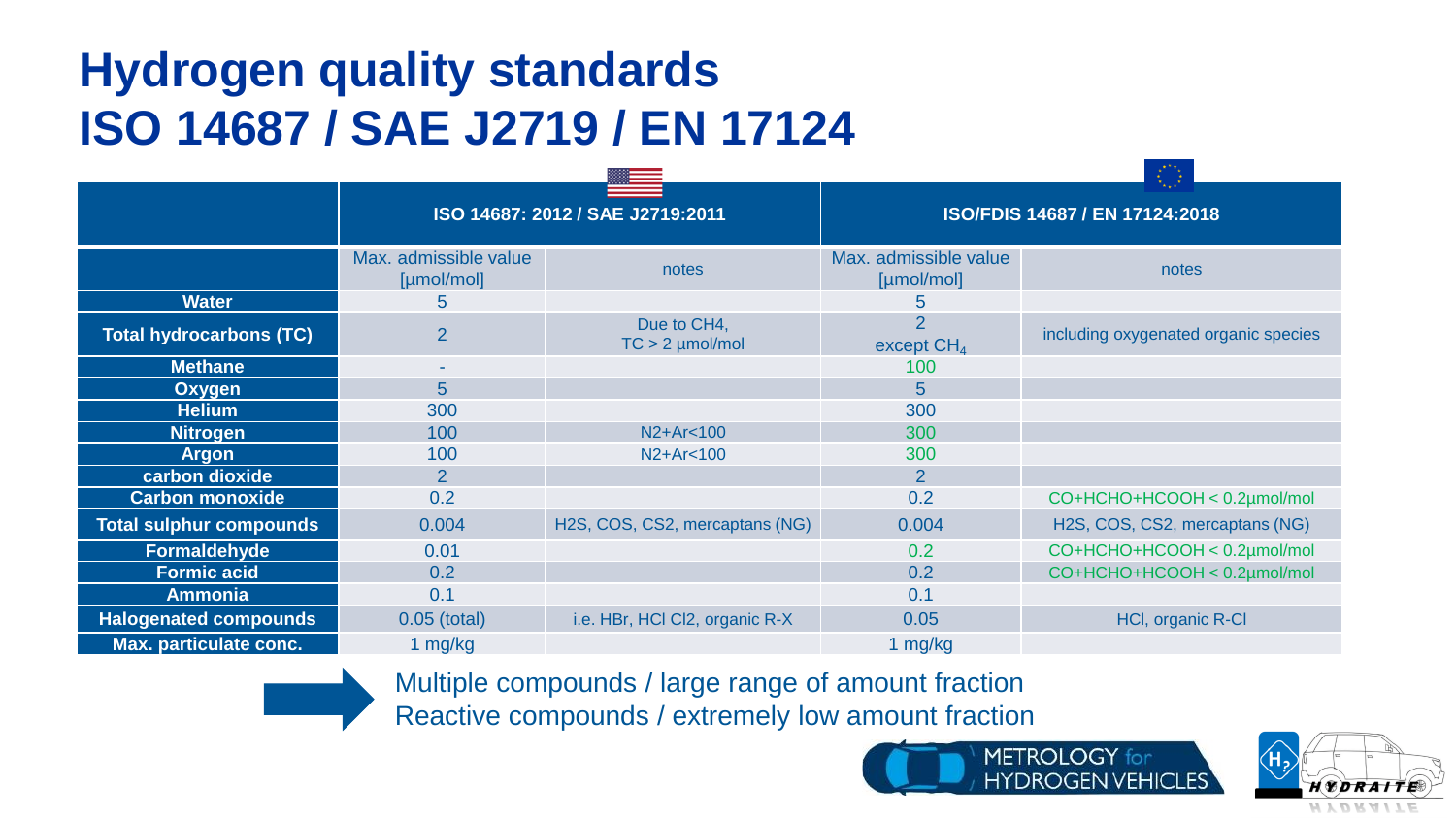**E** MetroHyVe review

|                                             |                                            |                             | <b>Impurities</b> |       |                |                    |              |             |                          |                |         |          |                                        |        |                       |                            |       |
|---------------------------------------------|--------------------------------------------|-----------------------------|-------------------|-------|----------------|--------------------|--------------|-------------|--------------------------|----------------|---------|----------|----------------------------------------|--------|-----------------------|----------------------------|-------|
| Family                                      | Technique                                  | Number of<br>impurities     | Ammonia           | Argon | Carbon dioxide | Carbon<br>monoxide | Formaldehyde | Formic Acid | Halogenated<br>compounds | Helium         | Methane | Nitrogen | Non-methane<br>hydro carbons<br>(NMHC) | Oxygen | hydrocarbons<br>Total | Totals ulphur<br>compounds | Water |
|                                             | Number of suitable techniques per impurity |                             | 6                 | 4     | 6              | 7                  | 5            | 5           | O                        | $\overline{2}$ | 7       | 5        | 4                                      | 7      | 4                     | 4                          | 10    |
|                                             | <b>GC-ECD</b>                              | $\circ$                     |                   |       |                |                    |              |             |                          |                |         |          |                                        |        |                       |                            |       |
|                                             | GC-ELCD                                    | $\overline{2}$              |                   |       |                |                    |              |             | ırtia                    |                |         |          |                                        |        |                       |                            |       |
|                                             | GC-FID                                     | 3                           |                   |       |                |                    |              |             |                          |                |         |          |                                        |        |                       |                            |       |
|                                             | GC-HID                                     | $\overline{2}$              |                   |       |                |                    |              |             |                          |                |         |          |                                        |        |                       |                            |       |
| Gas                                         | GC-MS                                      | 6 <sup>1</sup>              |                   |       |                |                    |              |             |                          |                |         |          |                                        |        |                       |                            |       |
| chromatography                              | GC-MS with jet pulse                       |                             |                   |       |                |                    |              |             |                          |                |         |          |                                        |        |                       |                            |       |
|                                             | injection                                  | $\overline{7}$              |                   |       |                |                    |              |             |                          |                |         |          |                                        |        |                       |                            |       |
|                                             | GC-PDHID                                   | $\mathbf{6}$                |                   |       |                |                    |              |             |                          |                |         |          |                                        |        |                       |                            |       |
|                                             | GC-SCD                                     | $\mathbf{1}$                |                   |       |                |                    |              |             |                          |                |         |          |                                        |        |                       |                            |       |
|                                             | GC-TCD                                     | $\mathsf S$                 |                   |       | LOD            |                    |              |             |                          |                |         |          |                                        |        |                       |                            |       |
|                                             | GC-FPD (with                               | $\overline{2}$              |                   |       |                |                    |              |             |                          |                |         |          |                                        |        |                       |                            |       |
|                                             | pre-concentrator)                          |                             |                   |       |                |                    |              |             |                          |                |         |          |                                        |        |                       |                            |       |
|                                             | GC-MS (with<br>pre-concentrator)           | $\mathbf{1}$                |                   |       |                |                    |              |             | Partial                  |                |         |          |                                        |        |                       |                            |       |
|                                             | GC-MS (with                                |                             |                   |       |                |                    |              |             |                          |                |         |          |                                        |        |                       |                            |       |
| Gas                                         | pre-concentrator) +<br>GC-ELCD             | $\circ$                     |                   |       |                |                    |              |             | Partia                   |                |         |          |                                        |        |                       |                            |       |
| chromatography<br>with<br>pre-concentration | GC-SCD (with<br>pre-concentrator)          | $\mathbf{1}$                |                   |       |                |                    |              |             |                          |                |         |          |                                        |        |                       |                            |       |
|                                             | Methanizer GC-FID                          | 5                           |                   |       |                |                    |              |             |                          |                |         |          |                                        |        |                       |                            |       |
|                                             | TD-GC-FPD/MS                               | 0                           |                   |       |                |                    |              |             |                          |                |         |          |                                        |        |                       | Partial                    |       |
|                                             | TD-GC-MS                                   | $1\,$                       |                   |       |                |                    |              |             | artia                    |                |         |          |                                        |        |                       |                            |       |
|                                             | TD-GC-MS/FID                               | 0                           |                   |       |                |                    |              |             | artia                    |                |         |          |                                        |        |                       |                            |       |
|                                             | TD-GC-PDECD                                | $\circ$                     |                   |       |                |                    |              |             | Partia                   |                |         |          |                                        |        |                       |                            |       |
|                                             | CIC                                        | $\circ$                     |                   |       |                |                    |              |             |                          |                |         |          |                                        |        |                       |                            |       |
|                                             | DNPH-HPLC-UV-Vis<br><b>DNPH-HPLC</b>       | $\mathbf{1}$                |                   |       |                |                    |              |             |                          |                |         |          |                                        |        |                       |                            |       |
| Liquid                                      | HPLC-CD                                    | $\circ$                     |                   |       |                |                    |              |             |                          |                |         |          |                                        |        |                       |                            |       |
| chromatography                              | IC.                                        | $\circ$                     |                   |       |                |                    |              |             |                          |                |         |          |                                        |        |                       |                            |       |
|                                             | IC with concentrator                       | $\overline{2}$              |                   |       |                |                    |              |             |                          |                |         |          |                                        |        |                       |                            |       |
|                                             | IC-CD                                      | $\mathbf{1}$                |                   |       |                |                    |              |             |                          |                |         |          |                                        |        |                       |                            |       |
|                                             | Impinger - IC                              | o                           |                   |       |                |                    |              |             |                          |                |         |          |                                        |        |                       |                            |       |
|                                             | Continuous wave CRDS                       | $\overline{7}$              |                   |       |                |                    |              |             |                          |                |         |          |                                        |        |                       |                            |       |
|                                             | <b>CRDS</b>                                | $1\,$                       |                   |       |                |                    |              |             |                          |                |         |          |                                        |        |                       |                            |       |
| Spectroscopy                                | <b>FTIR</b>                                | $\overline{7}$              |                   |       |                |                    |              |             | <sup>a</sup> rtia        |                |         |          |                                        |        |                       |                            |       |
|                                             | <b>OFCEAS</b>                              | $\mathbf{g}$                |                   |       |                |                    |              |             | Partial                  |                |         |          |                                        |        |                       | Partia                     |       |
|                                             | AI2O3 sensor                               | $\mathbf{1}$                |                   |       |                |                    |              |             |                          |                |         |          |                                        |        |                       |                            |       |
|                                             | <b>Chilled mirror</b>                      | $\mathbf{1}$                |                   |       |                |                    |              |             |                          |                |         |          |                                        |        |                       |                            |       |
|                                             | hygrometer                                 |                             |                   |       |                |                    |              |             |                          |                |         |          |                                        |        |                       |                            |       |
|                                             | Colorimetric tube                          | $\circ$                     |                   |       |                |                    |              |             |                          |                |         |          |                                        |        |                       |                            |       |
| Others                                      | Coulimetric                                | $\mathbf{1}$                |                   |       |                |                    |              |             |                          |                |         |          |                                        |        |                       |                            |       |
|                                             | EC sensor                                  | $1\,$                       |                   |       |                |                    |              |             |                          |                |         |          |                                        |        |                       |                            |       |
|                                             | Electrolytic hygrometer<br>Quartz crystal  | $\mathbf 1$<br>$\mathbf{1}$ |                   |       |                |                    |              |             |                          |                |         |          |                                        |        |                       |                            |       |
|                                             | microbalance                               | $\mathbf 1$                 |                   |       |                |                    |              |             |                          |                |         |          |                                        |        |                       |                            |       |
|                                             | SCD                                        |                             |                   |       |                |                    |              |             |                          |                |         |          |                                        |        |                       |                            |       |





4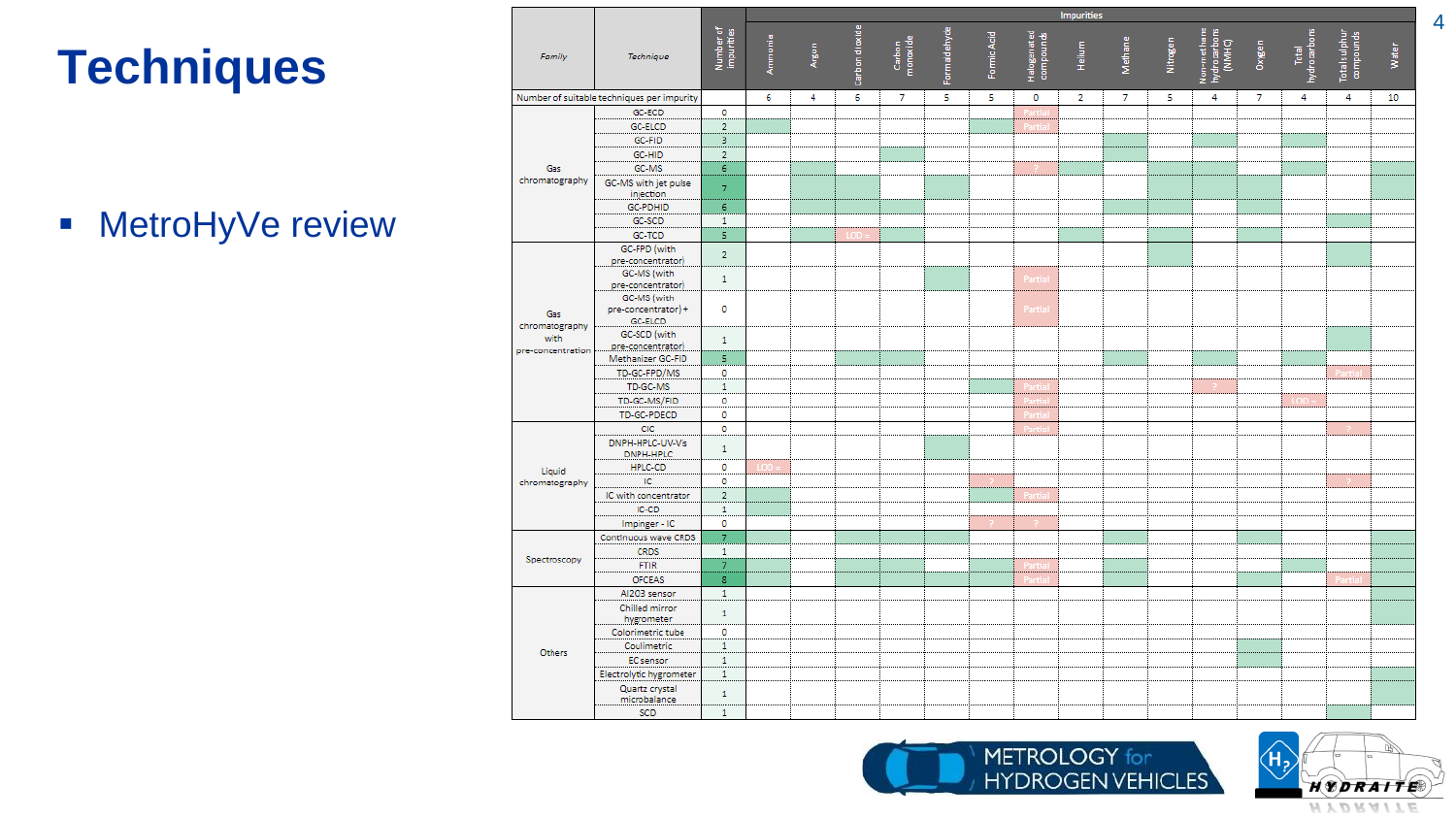## **Techniques currently tested by analytical laboratory**

• No consensus or one favoured techniques

|              |                                  | <b>Impurities</b>         |                |                   |                    |              |              |                          |        |                |                |                |                             |              |                       |                   |                         |                           |
|--------------|----------------------------------|---------------------------|----------------|-------------------|--------------------|--------------|--------------|--------------------------|--------|----------------|----------------|----------------|-----------------------------|--------------|-----------------------|-------------------|-------------------------|---------------------------|
| Family       | Technique                        | Ammonia                   | Argon          | dioxide<br>Carbon | monoxide<br>Carbon | Formaldehyde | Formic acid  | Halogenated<br>compounds | Helium | Methane        | Moisture       | Nitrogen       | Non-methane<br>hydrocarbons | Oxygen       | hydrocarbons<br>Total | Total sulfur      | Number of<br>impurities | laboratories<br>Number of |
|              | <b>GC-PDHID</b>                  |                           | 3              | 2                 | 3                  |              |              |                          |        | 1              |                | 2              |                             | 2            |                       |                   | 6                       | 4                         |
|              | GC-MS                            | $\overline{1}$            | $\overline{a}$ | 1                 |                    | 1            |              | $\overline{a}$           | 1      |                | 1              | $\overline{a}$ |                             | 1            |                       |                   | 9                       | 3                         |
|              | GC-TCD                           |                           | 2              |                   |                    |              |              | 1                        | 4      |                |                | 2              |                             |              |                       |                   | 4                       | 5                         |
|              | GC-FID                           |                           |                |                   |                    |              |              |                          |        | $\overline{a}$ |                |                | $\overline{a}$              |              | 2                     |                   | 3                       | 3                         |
|              | TD-GC-MS/FID                     |                           |                |                   |                    |              |              | $\overline{1}$           |        |                |                |                |                             |              | 1                     | 1                 | 3                       | $\overline{1}$            |
|              | TD-GC-MS                         |                           |                |                   |                    |              | 1            | 1                        |        |                |                |                | $\overline{1}$              |              |                       |                   | 3                       | 2                         |
|              | Methanizer GC-FID                |                           |                | 1                 |                    |              |              |                          |        | 1              |                |                |                             |              | 1                     |                   | 3                       | 1                         |
| GC           | GC-SCD                           |                           |                |                   |                    |              |              |                          |        |                |                |                |                             |              |                       | 2                 | 1                       | 2                         |
|              | $GC-HID$                         |                           |                |                   | $\mathbf{1}$       |              |              |                          |        | $\overline{1}$ |                |                |                             |              |                       |                   | $\overline{2}$          | $\overline{1}$            |
|              | GC-FPD                           |                           |                |                   |                    |              |              |                          |        |                |                | $\overline{1}$ |                             |              |                       | $\frac{1}{\cdot}$ | $\overline{2}$          | $\frac{1}{\cdot}$         |
|              | GC-ELCD                          | $\overline{1}$            |                |                   |                    |              | 1            |                          |        |                |                |                |                             |              |                       |                   | $\overline{a}$          | $\overline{1}$            |
|              | TD-GC-PDECD                      |                           |                |                   |                    |              |              | 1                        |        |                |                |                |                             |              |                       |                   | 1                       | 1                         |
|              | TD-GC-FPD/MS                     |                           |                |                   |                    |              |              |                          |        |                |                |                |                             |              |                       | 1                 | 1                       | 1                         |
|              | GC-MS (with                      |                           |                |                   |                    |              |              | 1                        |        |                |                |                |                             |              |                       |                   | 1                       | 1                         |
|              | pre-concentrator)                |                           |                |                   |                    |              |              |                          |        |                |                |                |                             |              |                       |                   |                         |                           |
| Spectroscopy | OFCEAS                           | $\ensuremath{\mathbb{1}}$ |                | $\mathbf{1}$      | $\mathbf{1}$       | $\mathbf{1}$ |              |                          |        |                | $\overline{2}$ |                |                             | $\mathbf{1}$ |                       | $\mathbf{1}$      | $\overline{7}$          | $\overline{2}$            |
|              | <b>FTIR</b>                      | 1                         |                | 1                 | $\mathbf{1}$       |              | $\mathbf{1}$ | $\mathbf{1}$             |        | 1              |                |                |                             |              |                       |                   | 6                       | 1                         |
| LC           | IC with<br>concentrator          | 1                         |                |                   |                    |              | 1            | 1                        |        |                |                |                |                             |              |                       |                   | 3                       | 1                         |
|              | <b>HPLC-CD</b>                   | 1                         |                |                   |                    |              |              |                          |        |                |                |                |                             |              |                       |                   | 1                       | 1                         |
|              | Electrochemical<br>cell          |                           |                |                   |                    |              |              |                          |        |                |                |                |                             | 2            |                       |                   | 1                       | $\overline{2}$            |
|              | Ultrathin Alumina<br>Capacitance |                           |                |                   |                    |              |              |                          |        |                | 1              |                |                             |              |                       |                   | 1                       | 1                         |
|              | SCD                              |                           |                |                   |                    |              |              |                          |        |                |                |                |                             |              |                       | 1                 | 1                       | 1                         |
| Others       | Electrolytic                     |                           |                |                   |                    |              |              |                          |        |                | 1              |                |                             |              |                       |                   | 1                       | 1                         |
|              | Hygrometry                       |                           |                |                   |                    |              |              |                          |        |                |                |                |                             |              |                       |                   |                         |                           |
|              | Coulimetric                      |                           |                |                   |                    |              |              |                          |        |                |                |                |                             | 1            |                       |                   | $\overline{1}$          | 1                         |
|              | Colorimetric tube                | 1                         |                |                   |                    |              |              |                          |        |                |                |                |                             |              |                       |                   | $\mathbf{1}$            | 1                         |
|              | Aluminium Oxide                  |                           |                |                   |                    |              |              |                          |        |                | 1              |                |                             |              |                       |                   | 1                       | 1                         |



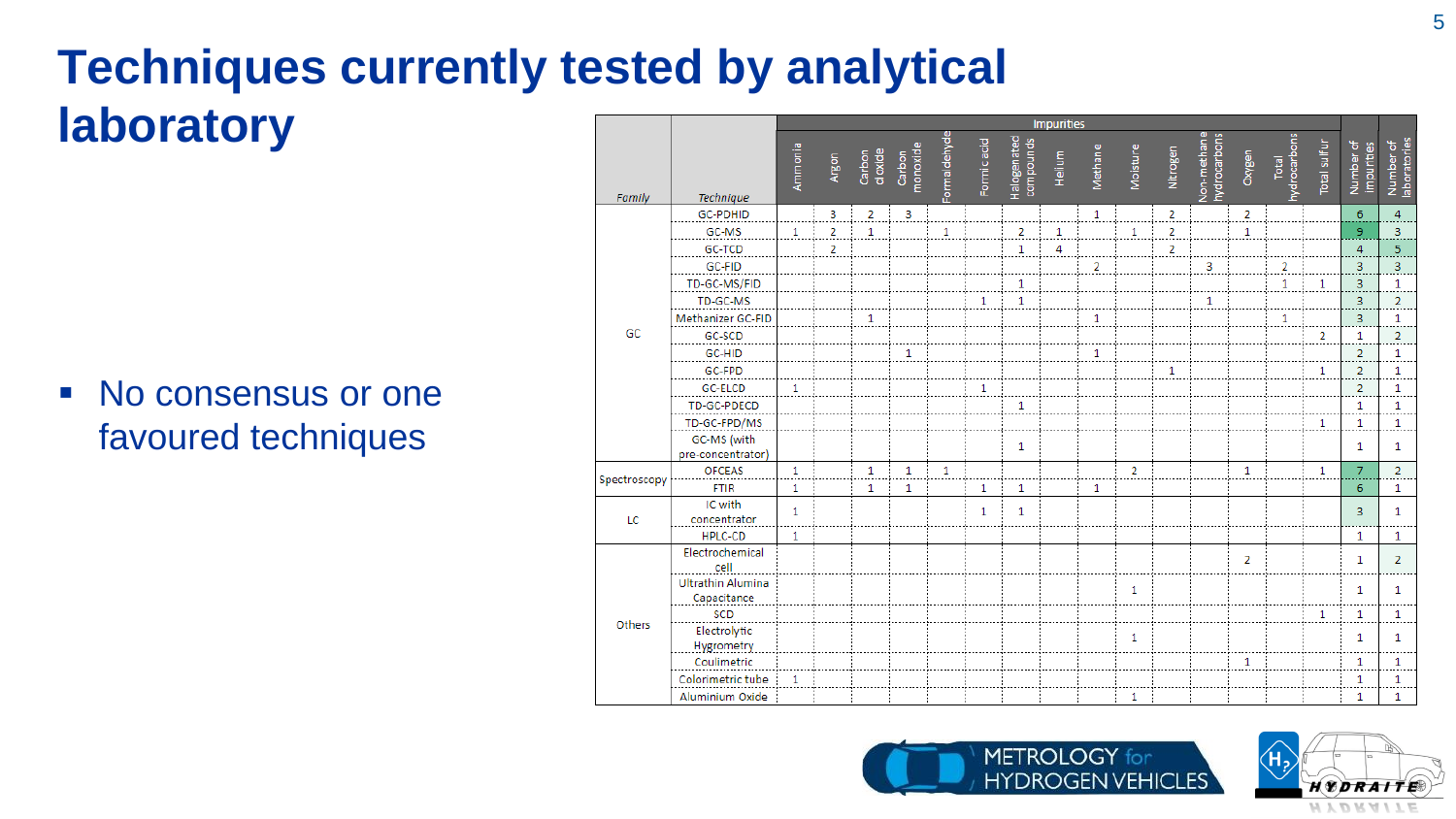**Example 2** Large choice of techniques

|                   |                                            |                             | <b>Impurities</b> |       |                |                    |              |                    |                          |                |         |          |                                       |                |                       |                            |       |
|-------------------|--------------------------------------------|-----------------------------|-------------------|-------|----------------|--------------------|--------------|--------------------|--------------------------|----------------|---------|----------|---------------------------------------|----------------|-----------------------|----------------------------|-------|
| Family            | Technique                                  | Number of<br>impurities     | Ammonia           | Argon | Carbon dioxide | Carbon<br>monoxide | Formaldehyde | <b>Formic Acid</b> | Halogenated<br>compounds | Helium         | Methane | Nitrogen | Non-methane<br>hydrocarbons<br>(NMHC) | Oxygen         | hydrocarbons<br>Total | Totals ulphur<br>compounds | Water |
|                   | Number of suitable techniques per impurity |                             | 6                 | 4     | 6              | $\overline{7}$     | 5            | 5                  | $\circ$                  | $\overline{2}$ | 7       | 5        | 4                                     | $\overline{7}$ | 4                     | 4                          | 10    |
|                   | GC-ECD                                     | $\mathbf 0$                 |                   |       |                |                    |              |                    |                          |                |         |          |                                       |                |                       |                            |       |
|                   | <b>GC-ELCD</b>                             | $\overline{2}$              |                   |       |                |                    |              |                    |                          |                |         |          |                                       |                |                       |                            |       |
|                   | GC-FID                                     | 3                           |                   |       |                |                    |              |                    |                          |                |         |          |                                       |                |                       |                            |       |
|                   | GC-HID                                     | $\overline{2}$              |                   |       |                |                    |              |                    |                          |                |         |          |                                       |                |                       |                            |       |
| Gas               | GC-MS                                      | 6                           |                   |       |                |                    |              |                    |                          |                |         |          |                                       |                |                       |                            |       |
| chromatography    | GC-MS with jet pulse                       |                             |                   |       |                |                    |              |                    |                          |                |         |          |                                       |                |                       |                            |       |
|                   | injection                                  | $\overline{7}$              |                   |       |                |                    |              |                    |                          |                |         |          |                                       |                |                       |                            |       |
|                   | <b>GC-PDHID</b>                            | 6                           |                   |       |                |                    |              |                    |                          |                |         |          |                                       |                |                       |                            |       |
|                   | GC-SCD                                     | $\mathbf{1}$                |                   |       |                |                    |              |                    |                          |                |         |          |                                       |                |                       |                            |       |
|                   | GC-TCD                                     | $\mathsf S$                 |                   |       | ıог            |                    |              |                    |                          |                |         |          |                                       |                |                       |                            |       |
|                   | GC-FPD (with                               | $\overline{2}$              |                   |       |                |                    |              |                    |                          |                |         |          |                                       |                |                       |                            |       |
|                   | pre-concentrator)                          |                             |                   |       |                |                    |              |                    |                          |                |         |          |                                       |                |                       |                            |       |
|                   | GC-MS (with<br>pre-concentrator)           | $\mathbf{1}$                |                   |       |                |                    |              |                    | Partia                   |                |         |          |                                       |                |                       |                            |       |
|                   | GC-MS (with                                |                             |                   |       |                |                    |              |                    |                          |                |         |          |                                       |                |                       |                            |       |
| Gas               | pre-concentrator) +                        | $\circ$                     |                   |       |                |                    |              |                    | Partial                  |                |         |          |                                       |                |                       |                            |       |
| chromatography    | <b>GC-ELCD</b>                             |                             |                   |       |                |                    |              |                    |                          |                |         |          |                                       |                |                       |                            |       |
| with              | GC-SCD (with                               | $\mathbf{1}$                |                   |       |                |                    |              |                    |                          |                |         |          |                                       |                |                       |                            |       |
| pre-concentration | pre-concentrator)                          | $\overline{\mathbf{5}}$     |                   |       |                |                    |              |                    |                          |                |         |          |                                       |                |                       |                            |       |
|                   | Methanizer GC-FID                          |                             |                   |       |                |                    |              |                    |                          |                |         |          |                                       |                |                       |                            |       |
|                   | TD-GC-FPD/MS                               | $\mathbf 0$<br>$\mathbf{1}$ |                   |       |                |                    |              |                    |                          |                |         |          |                                       |                |                       | Partia                     |       |
|                   | TD-GC-MS<br>TD-GC-MS/FID                   | $\mathbf 0$                 |                   |       |                |                    |              |                    | Partia                   |                |         |          |                                       |                |                       |                            |       |
|                   | TD-GC-PDECD                                | $\mathbf 0$                 |                   |       |                |                    |              |                    | Partial<br>Partial       |                |         |          |                                       |                | $LOD =$               |                            |       |
|                   | <b>CIC</b>                                 | $\circ$                     |                   |       |                |                    |              |                    | Partial                  |                |         |          |                                       |                |                       |                            |       |
|                   | DNPH-HPLC-UV-Vis                           |                             |                   |       |                |                    |              |                    |                          |                |         |          |                                       |                |                       |                            |       |
|                   | DNPH-HPLC                                  | $1\,$                       |                   |       |                |                    |              |                    |                          |                |         |          |                                       |                |                       |                            |       |
| Liquid            | HPLC-CD                                    | $\circ$                     | $LOD =$           |       |                |                    |              |                    |                          |                |         |          |                                       |                |                       |                            |       |
| chromatography    | IC                                         | $\circ$                     |                   |       |                |                    |              |                    |                          |                |         |          |                                       |                |                       |                            |       |
|                   | IC with concentrator                       | $\mathbf{2}$                |                   |       |                |                    |              |                    | artia                    |                |         |          |                                       |                |                       |                            |       |
|                   | IC-CD                                      | $\mathbf{1}$                |                   |       |                |                    |              |                    |                          |                |         |          |                                       |                |                       |                            |       |
|                   | Impinger - IC                              | $\bf{0}$                    |                   |       |                |                    |              |                    |                          |                |         |          |                                       |                |                       |                            |       |
|                   | Continuous wave CRDS                       | 7                           |                   |       |                |                    |              |                    |                          |                |         |          |                                       |                |                       |                            |       |
|                   | <b>CRDS</b>                                | $\mathbf{1}$                |                   |       |                |                    |              |                    |                          |                |         |          |                                       |                |                       |                            |       |
| Spectroscopy      | <b>FTIR</b>                                | $\overline{7}$              |                   |       |                |                    |              |                    | ırti.                    |                |         |          |                                       |                |                       |                            |       |
|                   | OFCEAS                                     | 8 <sub>1</sub>              |                   |       |                |                    |              |                    |                          |                |         |          |                                       |                |                       |                            |       |
|                   | AI2O3 sensor                               | $\mathbf{1}$                |                   |       |                |                    |              |                    |                          |                |         |          |                                       |                |                       |                            |       |
|                   | <b>Chilled mirror</b>                      | $\mathbf{1}$                |                   |       |                |                    |              |                    |                          |                |         |          |                                       |                |                       |                            |       |
|                   | hygrometer                                 |                             |                   |       |                |                    |              |                    |                          |                |         |          |                                       |                |                       |                            |       |
|                   | Colorimetric tube                          | $\circ$                     |                   |       |                |                    |              |                    |                          |                |         |          |                                       |                |                       |                            |       |
| Others            | Coulimetric                                | $1\,$                       |                   |       |                |                    |              |                    |                          |                |         |          |                                       |                |                       |                            |       |
|                   | EC sensor                                  | $1\,$                       |                   |       |                |                    |              |                    |                          |                |         |          |                                       |                |                       |                            |       |
|                   | Electrolytic hygrometer                    | $\mathbf{1}$                |                   |       |                |                    |              |                    |                          |                |         |          |                                       |                |                       |                            |       |
|                   | Quartz crystal<br>microbalance             | $\mathbf{1}$                |                   |       |                |                    |              |                    |                          |                |         |          |                                       |                |                       |                            |       |
|                   | <b>SCD</b>                                 | $\mathbf{1}$                |                   |       |                |                    |              |                    |                          |                |         |          |                                       |                |                       |                            |       |
|                   |                                            |                             |                   |       |                |                    |              |                    |                          |                |         |          |                                       |                |                       |                            |       |



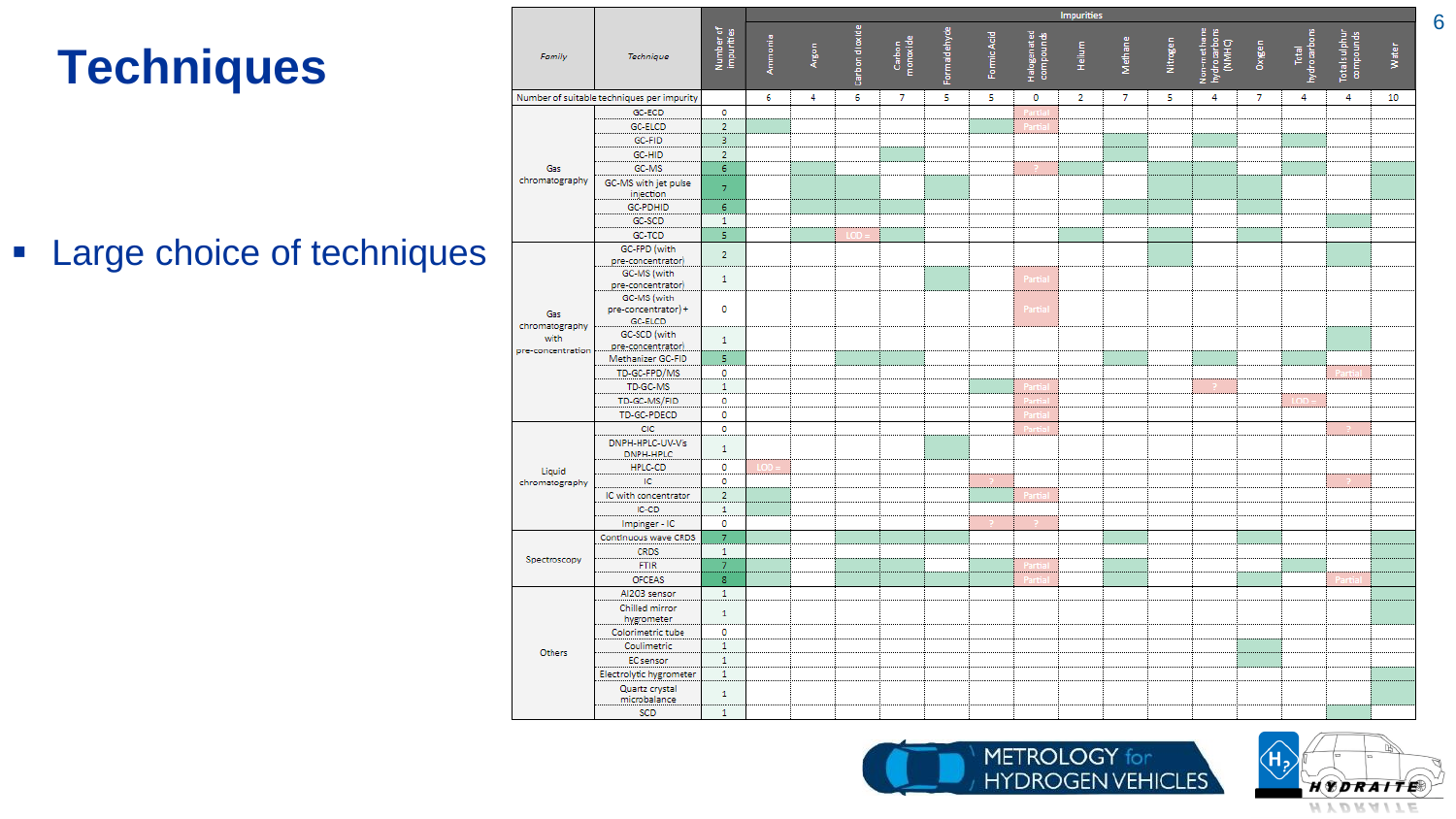



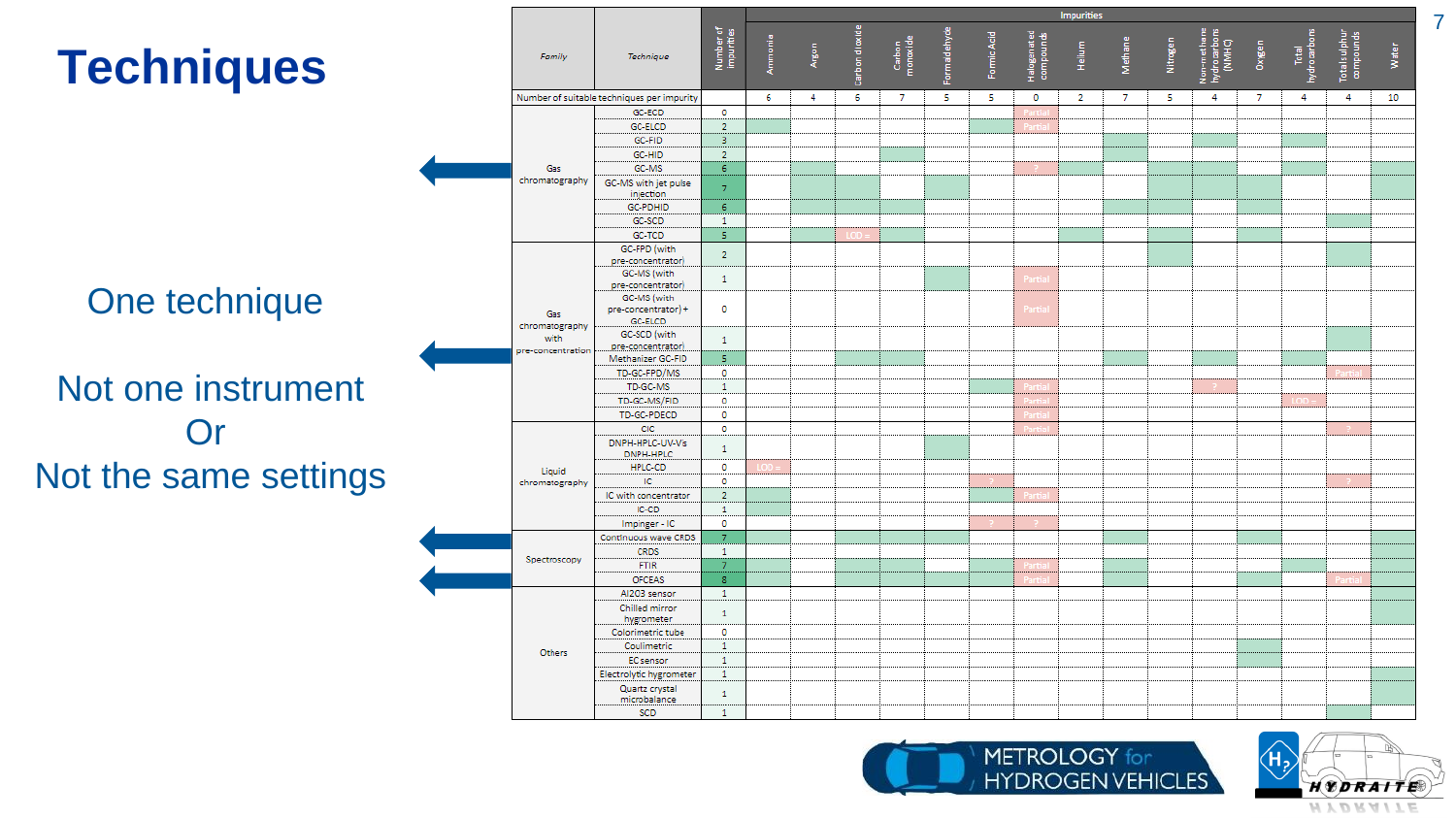Total / Partial

What do I want to measure?

|                   |                                            |                         | <b>Impurities</b> |       |                |                    |              |             |                                          |                |         |          |                                         |        |                       |                            |       |
|-------------------|--------------------------------------------|-------------------------|-------------------|-------|----------------|--------------------|--------------|-------------|------------------------------------------|----------------|---------|----------|-----------------------------------------|--------|-----------------------|----------------------------|-------|
| Family            | Technique                                  | Number of<br>impurities | Ammonia           | Argon | Carbon dioxide | Carbon<br>monoxide | Formaldehyde | Formic Acid | plogenated<br>compounds<br><b>Septim</b> | Helium         | Methane | Nitrogen | Non-methane<br>hydro carbo ns<br>(NMHC) | Oxygen | hydrocarbons<br>Total | Totals ulphur<br>compounds | Water |
|                   | Number of suitable techniques per impurity |                         | 6                 | 4     | 6              | 7                  | 5            | 5           | 0                                        | $\overline{2}$ | 7       | 5        | 4                                       | 7      | 4                     | 4                          | 10    |
|                   | <b>GC-ECD</b>                              | $\mathbf 0$             |                   |       |                |                    |              |             | 'arti:                                   |                |         |          |                                         |        |                       |                            |       |
|                   | <b>GC-ELCD</b>                             | $\overline{2}$          |                   |       |                |                    |              |             | 'artia                                   |                |         |          |                                         |        |                       |                            |       |
|                   | GC-FID                                     | 3                       |                   |       |                |                    |              |             |                                          |                |         |          |                                         |        |                       |                            |       |
|                   | GC-HID                                     | $\mathbf{2}$            |                   |       |                |                    |              |             |                                          |                |         |          |                                         |        |                       |                            |       |
| Gas               | GC-MS                                      | 6                       |                   |       |                |                    |              |             |                                          |                |         |          |                                         |        |                       |                            |       |
| chromatography    | GC-MS with jet pulse                       | $\overline{7}$          |                   |       |                |                    |              |             |                                          |                |         |          |                                         |        |                       |                            |       |
|                   | injection                                  |                         |                   |       |                |                    |              |             |                                          |                |         |          |                                         |        |                       |                            |       |
|                   | GC-PDHID                                   | 6                       |                   |       |                |                    |              |             |                                          |                |         |          |                                         |        |                       |                            |       |
|                   | GC-SCD                                     | $\mathbf{1}$            |                   |       |                |                    |              |             |                                          |                |         |          |                                         |        |                       |                            |       |
|                   | GC-TCD                                     | 5                       |                   |       | LOD            |                    |              |             |                                          |                |         |          |                                         |        |                       |                            |       |
|                   | GC-FPD (with                               | $\mathbf{2}$            |                   |       |                |                    |              |             |                                          |                |         |          |                                         |        |                       |                            |       |
|                   | pre-concentrator)<br>GC-MS (with           |                         |                   |       |                |                    |              |             |                                          |                |         |          |                                         |        |                       |                            |       |
|                   | pre-concentrator)                          | $\mathbf{1}$            |                   |       |                |                    |              |             | 'artia                                   |                |         |          |                                         |        |                       |                            |       |
|                   | GC-MS (with                                |                         |                   |       |                |                    |              |             |                                          |                |         |          |                                         |        |                       |                            |       |
| Gas               | pre-concentrator) +                        | $\mathbf 0$             |                   |       |                |                    |              |             | Partial                                  |                |         |          |                                         |        |                       |                            |       |
| chromatography    | GC-ELCD                                    |                         |                   |       |                |                    |              |             |                                          |                |         |          |                                         |        |                       |                            |       |
| with              | GC-SCD (with                               | $\mathbf{1}$            |                   |       |                |                    |              |             |                                          |                |         |          |                                         |        |                       |                            |       |
| pre-concentration | pre-concentrator)<br>Methanizer GC-FID     | 5                       |                   |       |                |                    |              |             |                                          |                |         |          |                                         |        |                       |                            |       |
|                   | TD-GC-FPD/MS                               | $\mathbf 0$             |                   |       |                |                    |              |             |                                          |                |         |          |                                         |        |                       |                            |       |
|                   | TD-GC-MS                                   | $\mathbf{1}$            |                   |       |                |                    |              |             |                                          |                |         |          |                                         |        |                       |                            |       |
|                   | TD-GC-MS/FID                               | $\circ$                 |                   |       |                |                    |              |             |                                          |                |         |          |                                         |        | <b>LOD</b>            |                            |       |
|                   | TD-GC-PDECD                                | $\bf{0}$                |                   |       |                |                    |              |             | <sup>t</sup> artia                       |                |         |          |                                         |        |                       |                            |       |
|                   | CIC                                        | O                       |                   |       |                |                    |              |             | <sup>b</sup> artia                       |                |         |          |                                         |        |                       |                            |       |
|                   | DNPH-HPLC-UV-Vis                           |                         |                   |       |                |                    |              |             |                                          |                |         |          |                                         |        |                       |                            |       |
|                   | <b>DNPH HPLC</b>                           | $\mathbf{1}$            |                   |       |                |                    |              |             |                                          |                |         |          |                                         |        |                       |                            |       |
| Liquid            | HPLC-CD                                    | $\circ$                 | LOD:              |       |                |                    |              |             |                                          |                |         |          |                                         |        |                       |                            |       |
| chromatography    | IC.                                        | $\bf{0}$                |                   |       |                |                    |              |             |                                          |                |         |          |                                         |        |                       |                            |       |
|                   | IC with concentrator                       | $\overline{2}$          |                   |       |                |                    |              |             | <b>artial</b>                            |                |         |          |                                         |        |                       |                            |       |
|                   | IC-CD                                      | $\mathbf{1}$            |                   |       |                |                    |              |             |                                          |                |         |          |                                         |        |                       |                            |       |
|                   | Impinger - IC                              | $\bf{0}$                |                   |       |                |                    |              |             |                                          |                |         |          |                                         |        |                       |                            |       |
|                   | Continuous wave CRDS                       | $\overline{7}$          |                   |       |                |                    |              |             |                                          |                |         |          |                                         |        |                       |                            |       |
|                   | <b>CRDS</b>                                | $1\,$                   |                   |       |                |                    |              |             |                                          |                |         |          |                                         |        |                       |                            |       |
| Spectroscopy      | <b>FTIR</b>                                | 7                       |                   |       |                |                    |              |             | 'artia                                   |                |         |          |                                         |        |                       |                            |       |
|                   | OFCEAS                                     | 8 <sub>1</sub>          |                   |       |                |                    |              |             |                                          |                |         |          |                                         |        |                       |                            |       |
|                   | AI2O3 sensor                               | $\mathbf 1$             |                   |       |                |                    |              |             |                                          |                |         |          |                                         |        |                       |                            |       |
|                   | <b>Chilled mirror</b>                      | $1\,$                   |                   |       |                |                    |              |             |                                          |                |         |          |                                         |        |                       |                            |       |
|                   | hygrometer                                 |                         |                   |       |                |                    |              |             |                                          |                |         |          |                                         |        |                       |                            |       |
|                   | Colorimetric tube                          | $\circ$                 |                   |       |                |                    |              |             |                                          |                |         |          |                                         |        |                       |                            |       |
| Others            | Coulimetric                                | $\mathbf{1}$            |                   |       |                |                    |              |             |                                          |                |         |          |                                         |        |                       |                            |       |
|                   | EC sensor                                  | $\mathbf{1}$            |                   |       |                |                    |              |             |                                          |                |         |          |                                         |        |                       |                            |       |
|                   | Electrolytic hygrometer                    | $\mathbf{1}$            |                   |       |                |                    |              |             |                                          |                |         |          |                                         |        |                       |                            |       |
|                   | Quartz crystal<br>microbalance             | $\mathbf 1$             |                   |       |                |                    |              |             |                                          |                |         |          |                                         |        |                       |                            |       |
|                   | <b>SCD</b>                                 | 1                       |                   |       |                |                    |              |             |                                          |                |         |          |                                         |        |                       |                            |       |
|                   |                                            |                         |                   |       |                |                    |              |             |                                          |                |         |          |                                         |        |                       |                            |       |



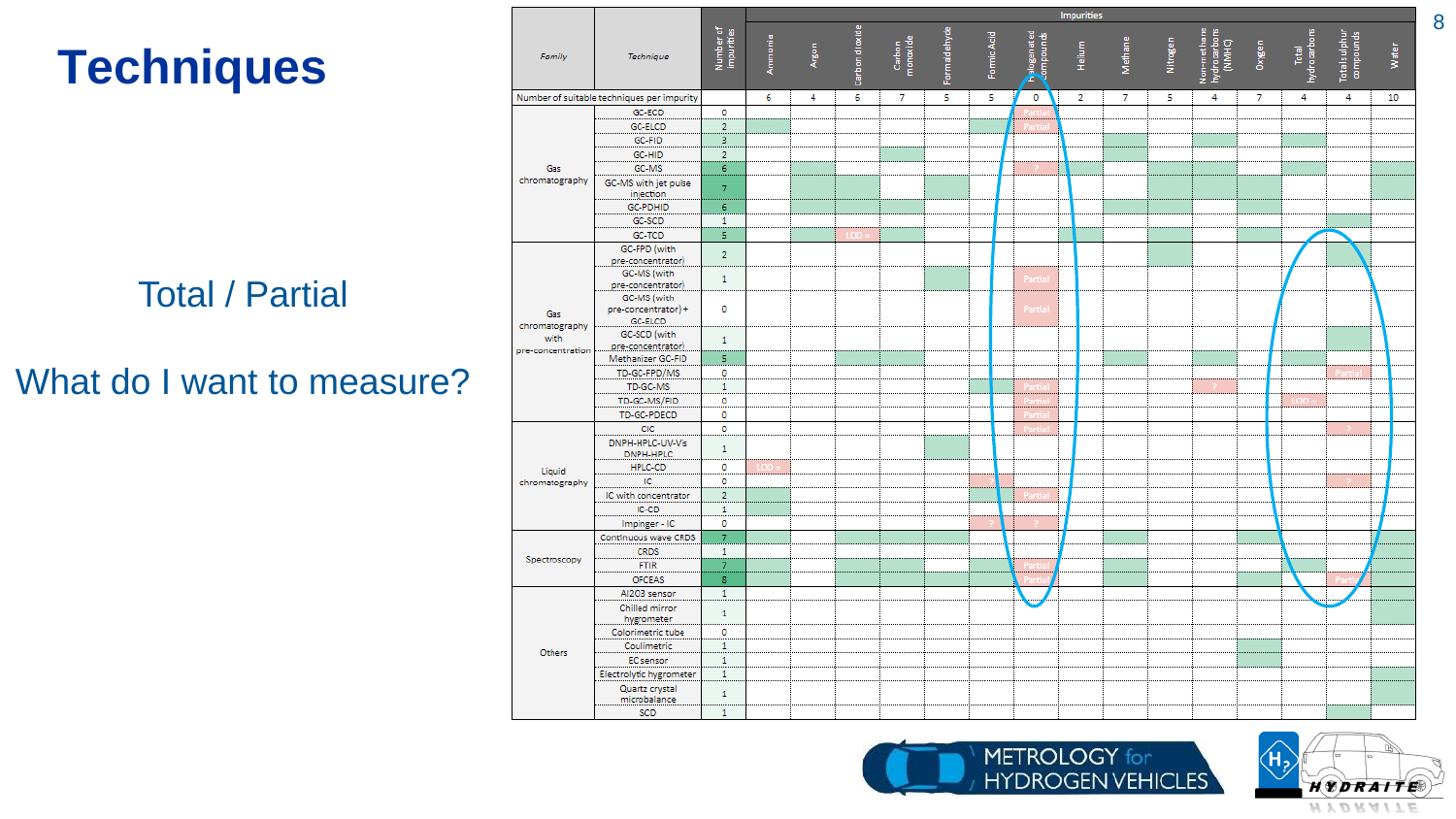### ISO 19880-8 Quality control Risk assessment

### **Air Liquide study**





M. Carre, Quality Assurance to ensure H2 quality at HRS, HYDRAITE 1st OEM Workshop (Ulm, 07/03/2018)

|                           |                                               |                                |         |       |                |                    |              |             |                          | <b>Impurities</b> |                |          |                                         |        |                       |                            |       |
|---------------------------|-----------------------------------------------|--------------------------------|---------|-------|----------------|--------------------|--------------|-------------|--------------------------|-------------------|----------------|----------|-----------------------------------------|--------|-----------------------|----------------------------|-------|
| Family                    | Technique                                     | Number of<br>impurities        | Ammonia | Argen | Carbon dioxide | Carbon<br>monoxide | Formaldehyde | Formic Acid | Halogenated<br>compounds | Helium            | Methane        | Nitrogen | Non-methane<br>hydro carbo ns<br>(NMHC) | Oxygen | Total<br>hydrocarbons | Totals ulphur<br>compounds | Water |
|                           | Number of suitable techniques per impurity    |                                | 6       | 4     | 6              | $\overline{7}$     | 5            | 5           | $\circ$                  | $\overline{2}$    | $\overline{7}$ | 5        | 4                                       | 7      | 4                     | 4                          | 10    |
|                           | <b>GC-ECD</b>                                 | $\circ$                        |         |       |                |                    |              |             | Partia                   |                   |                |          |                                         |        |                       |                            |       |
|                           | <b>GC-ELCD</b>                                | $\overline{2}$                 |         |       |                |                    |              |             | 'artia                   |                   |                |          |                                         |        |                       |                            |       |
|                           | GC-FID                                        | 3                              |         |       |                |                    |              |             |                          |                   |                |          |                                         |        |                       |                            |       |
|                           | GC-HID                                        | $\overline{2}$                 |         |       |                |                    |              |             |                          |                   |                |          |                                         |        |                       |                            |       |
| Gas                       | GC-MS                                         | $\mathbf{6}$                   |         |       |                |                    |              |             |                          |                   |                |          |                                         |        |                       |                            |       |
| chromatography            | GC-MS with jet pulse<br>injection             | $\overline{7}$                 |         |       |                |                    |              |             |                          |                   |                |          |                                         |        |                       |                            |       |
|                           | GC-PDHID                                      | $\mathbf{6}$                   |         |       |                |                    |              |             |                          |                   |                |          |                                         |        |                       |                            |       |
|                           | GC-SCD<br>GC-TCD                              | $\mathbf{1}$<br>5              |         |       | LOD:           |                    |              |             |                          |                   |                |          |                                         |        |                       |                            |       |
|                           | GC-FPD (with<br>pre-concentrator)             | $\overline{2}$                 |         |       |                |                    |              |             |                          |                   |                |          |                                         |        |                       |                            |       |
|                           | GC-MS (with<br>pre-concentrator)              | 1                              |         |       |                |                    |              |             | Partia                   |                   |                |          |                                         |        |                       |                            |       |
| Gas<br>chromatography     | GC-MS (with<br>pre-concentrator) +<br>GC-ELCD | $\circ$                        |         |       |                |                    |              |             | Partia                   |                   |                |          |                                         |        |                       |                            |       |
| with<br>pre-concentration | GC-SCD (with<br>pre-concentrator)             | $\mathbf 1$                    |         |       |                |                    |              |             |                          |                   |                |          |                                         |        |                       |                            |       |
|                           | Methanizer GC-FID<br>TD-GC-FPD/MS             | 5<br>$\bf{0}$                  |         |       |                |                    |              |             |                          |                   |                |          |                                         |        |                       | Partial                    |       |
|                           | TD-GC-MS                                      | $\mathbf{1}$                   |         |       |                |                    |              |             | Partia                   |                   |                |          |                                         |        |                       |                            |       |
|                           | TD-GC-MS/FID                                  | $\circ$                        |         |       |                |                    |              |             | Partial                  |                   |                |          |                                         |        | $LOD =$               |                            |       |
|                           | TD-GC-PDECD                                   | $\mathbf 0$                    |         |       |                |                    |              |             | Partia                   |                   |                |          |                                         |        |                       |                            |       |
|                           | CIC                                           | $\circ$                        |         |       |                |                    |              |             | artia                    |                   |                |          |                                         |        |                       |                            |       |
|                           | DNPH-HPLC-UV-Vis<br>DNPH-HPLC                 | $\mathbf{1}$                   |         |       |                |                    |              |             |                          |                   |                |          |                                         |        |                       |                            |       |
| Liquid                    | HPLC-CD                                       | $\circ$                        |         |       |                |                    |              |             |                          |                   |                |          |                                         |        |                       |                            |       |
| chromatography            | IC.                                           | $\circ$                        |         |       |                |                    |              |             |                          |                   |                |          |                                         |        |                       |                            |       |
|                           | IC with concentrator<br>IC-CD                 | $\overline{2}$<br>$\mathbf{1}$ |         |       |                |                    |              |             | Partia                   |                   |                |          |                                         |        |                       |                            |       |
|                           | Impinger - IC                                 | $\mathbf 0$                    |         |       |                |                    |              |             |                          |                   |                |          |                                         |        |                       |                            |       |
|                           | Continuous wave CRDS                          | $\overline{7}$                 |         |       |                |                    |              |             |                          |                   |                |          |                                         |        |                       |                            |       |
|                           | <b>CRDS</b>                                   | $\mathbf{1}$                   |         |       |                |                    |              |             |                          |                   |                |          |                                         |        |                       |                            |       |
| Spectroscopy              | <b>FTIR</b>                                   | $\overline{7}$                 |         |       |                |                    |              |             | <u>rti:</u>              |                   |                |          |                                         |        |                       |                            |       |
|                           | <b>OFCEAS</b>                                 | $\mathbf{g}$                   |         |       |                |                    |              |             | artia                    |                   |                |          |                                         |        |                       |                            |       |
|                           | AI2O3 sensor                                  | $\mathbf{1}$                   |         |       |                |                    |              |             |                          |                   |                |          |                                         |        |                       |                            |       |
|                           | Chilled mirror<br>hygrometer                  | $1\,$                          |         |       |                |                    |              |             |                          |                   |                |          |                                         |        |                       |                            |       |
|                           | Colorimetric tube                             | $\mathbf 0$                    |         |       |                |                    |              |             |                          |                   |                |          |                                         |        |                       |                            |       |
| Others                    | Coulimetric                                   | $\mathbf{1}$                   |         |       |                |                    |              |             |                          |                   |                |          |                                         |        |                       |                            |       |
|                           | EC sensor                                     | $\mathbf{1}$                   |         |       |                |                    |              |             |                          |                   |                |          |                                         |        |                       |                            |       |
|                           | Electrolytic hygrometer                       | $1\,$                          |         |       |                |                    |              |             |                          |                   |                |          |                                         |        |                       |                            |       |
|                           | Quartz crystal<br>microbalance                | $\mathbf{1}$                   |         |       |                |                    |              |             |                          |                   |                |          |                                         |        |                       |                            |       |
|                           | <b>SCD</b>                                    | 1                              |         |       |                |                    |              |             |                          |                   |                |          |                                         |        |                       |                            |       |



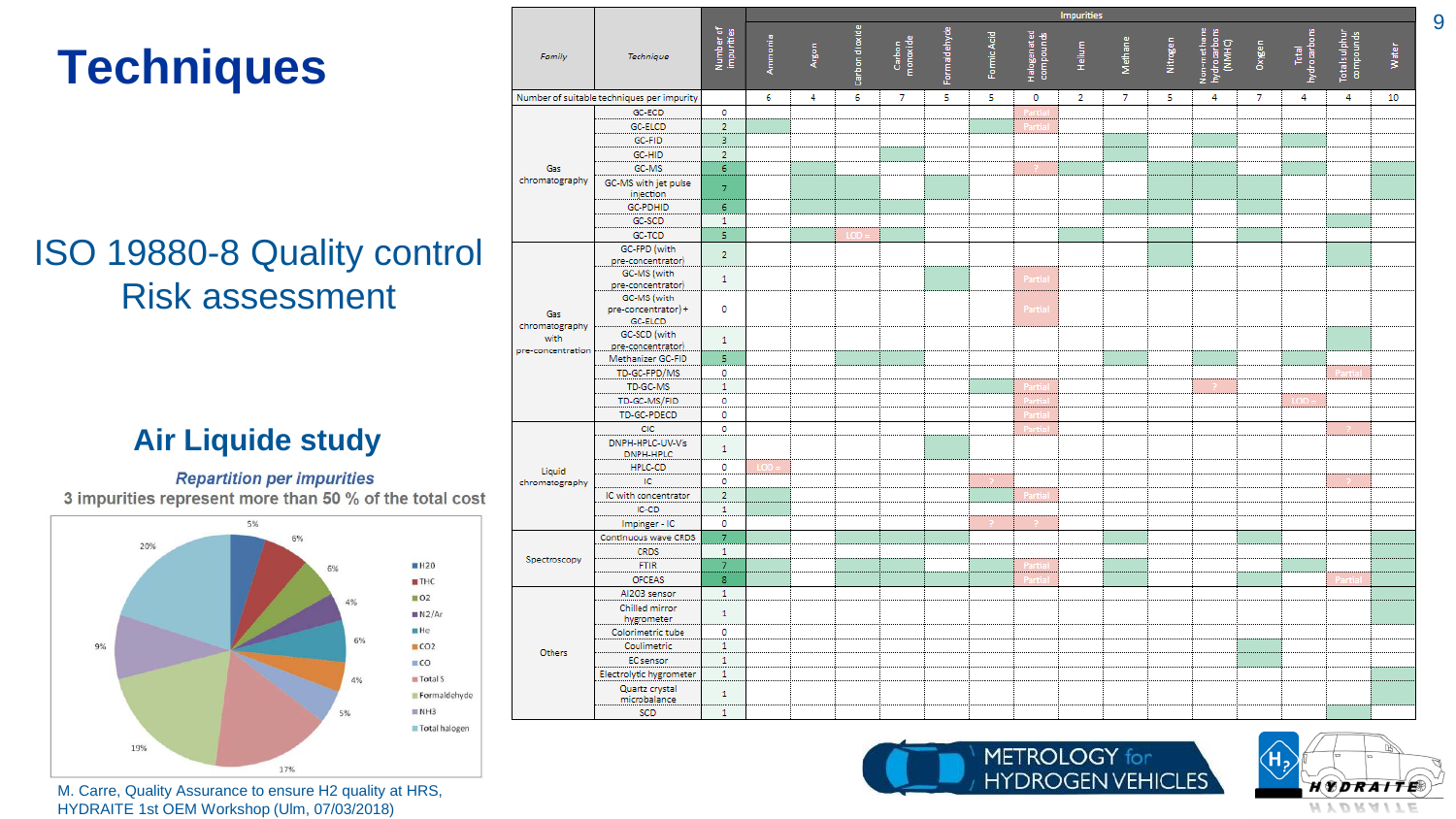### **Techniques / Analytical methods**

- **Techniques:** A device or a combination of **devices** used to carry out an analytical process.
- **Analytical methods:** The analytical procedure refers to the way of performing the analysis. It should **describe in detail the steps necessary to perform each analytical test**. This may include but is not limited to: the sample, the reference standard and the reagents preparations, use of the apparatus, generation of the calibration curve, use of the formulae for the calculation, uncertainty.

| <b>Impurity</b> | <b>Threshold in ISO</b>                 | Limit of detection for GC-PDHID (µmol.mol-1) |                 |        |                   |        |                |  |  |  |  |
|-----------------|-----------------------------------------|----------------------------------------------|-----------------|--------|-------------------|--------|----------------|--|--|--|--|
|                 | 14687-2 ( $\mu$ mol.mol <sup>-1</sup> ) | <b>NPL</b>                                   | <b>CDFA-DMS</b> | Labo 1 | Labo <sub>2</sub> | Labo 4 | Labo 5         |  |  |  |  |
| Carbon monoxide | 0.2                                     | 0.012                                        |                 | 0.05   |                   | 0.02   | 0.1            |  |  |  |  |
| Carbon dioxide  | $\overline{2}$                          | 0.015                                        |                 | 0.05   |                   | 0.02   |                |  |  |  |  |
| <b>Methane</b>  | 100                                     | 0.006                                        |                 | 0.05   |                   |        |                |  |  |  |  |
| Oxygen          | 5                                       | 0.006                                        |                 |        | $1 - 5$           |        | $\overline{2}$ |  |  |  |  |
| <b>Nitrogen</b> | 300                                     | 0.003                                        | 11.08           |        | $1-5$             |        | 100            |  |  |  |  |
| Argon           | 300                                     | 0.01                                         | 11.08           | 0.05   | $1-5$             |        | 100            |  |  |  |  |



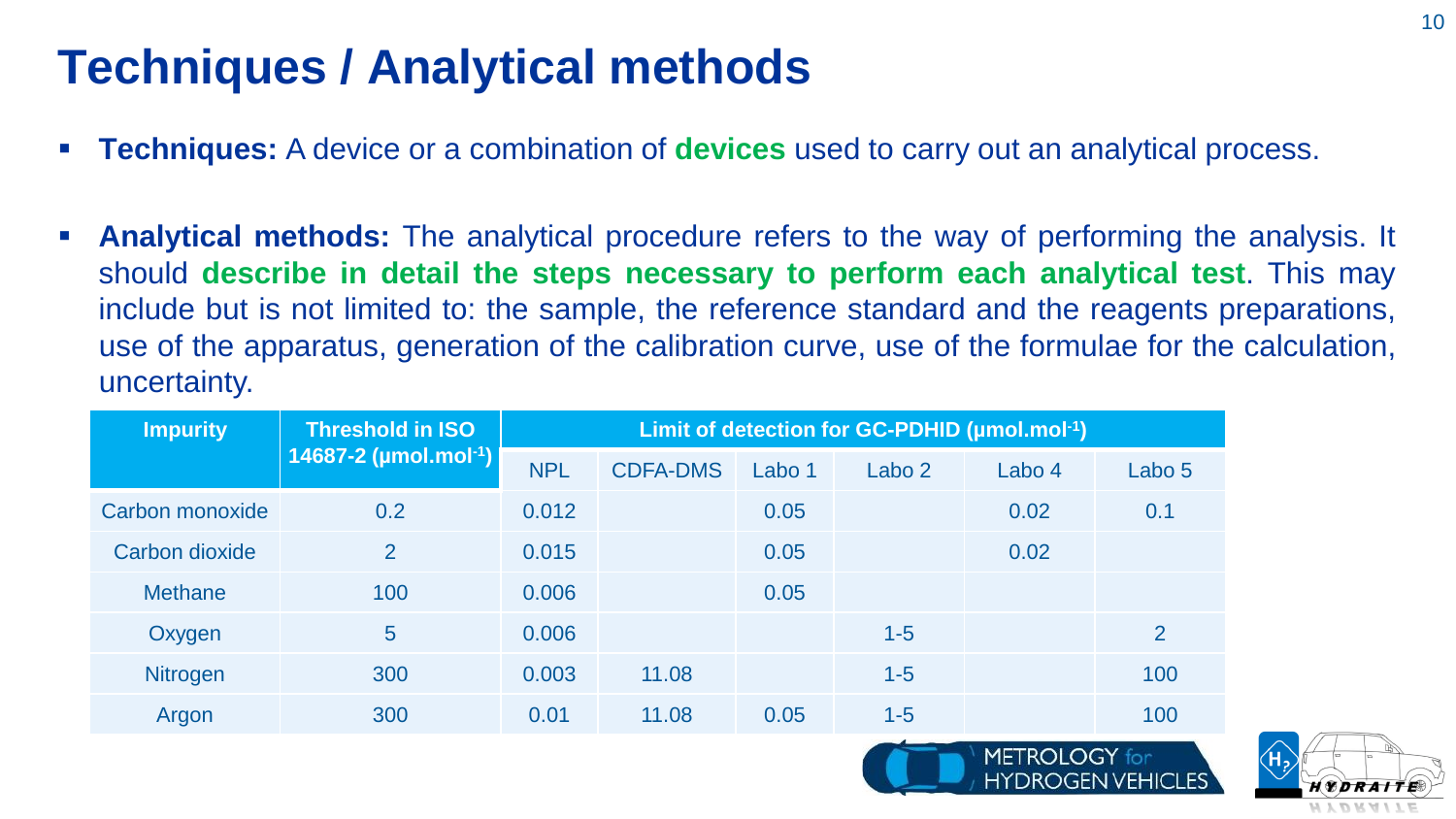### **Analytical method selection**

- What?  $\rightarrow$  Defined compounds / Total family / Selection
	- Total sulphur: carbonyl sulphide, carbon disulphide, tert-butyl mercaptan, tetrahydrothiophene, methylmercaptan,  $H_2S$
	- Total halogenated: dichloromethane, tetrachloroethylene, tetrachlorohexafluorobutane, dichlorobenzene, chloroform, HCl, HBr and  $Cl<sub>2</sub>$ ?
	- Total hydrocarbons: Methane, Ethane, propane, butanes, acetone, methanol, ethanol, octane, decane.
- How accurate?
	- Limit of detection
	- Uncertainty
- How much effort to implement?
	- Method development versus standard method
	- Method validation according to ISO 21087:2019



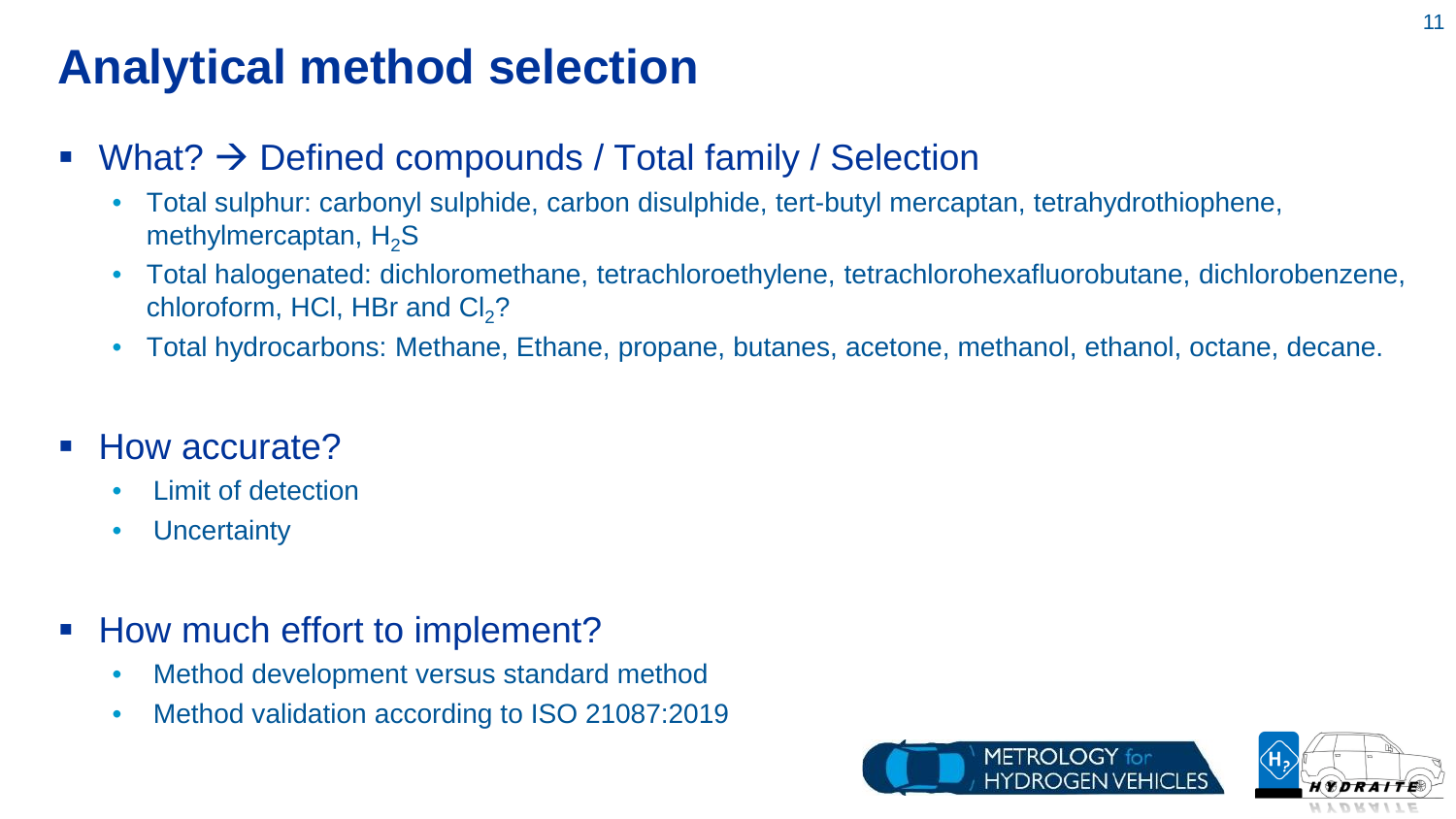## **Total compounds**

- $\blacksquare$  Issue: the terminology "total" = impossible
- Analytical method has boundaries:
	- Volatility of compounds
	- Selectivity
	- **Identification / Detection**
	- Validation possibility (i.e. reference materials, calibrants)
- Clear boundaries on Total compounds is mandatory or expect interpretation from analytical laboratories
	- Question: Does it include any compounds reported in literature or mentioned in industry? How does the information is transferred to analytical laboratory?



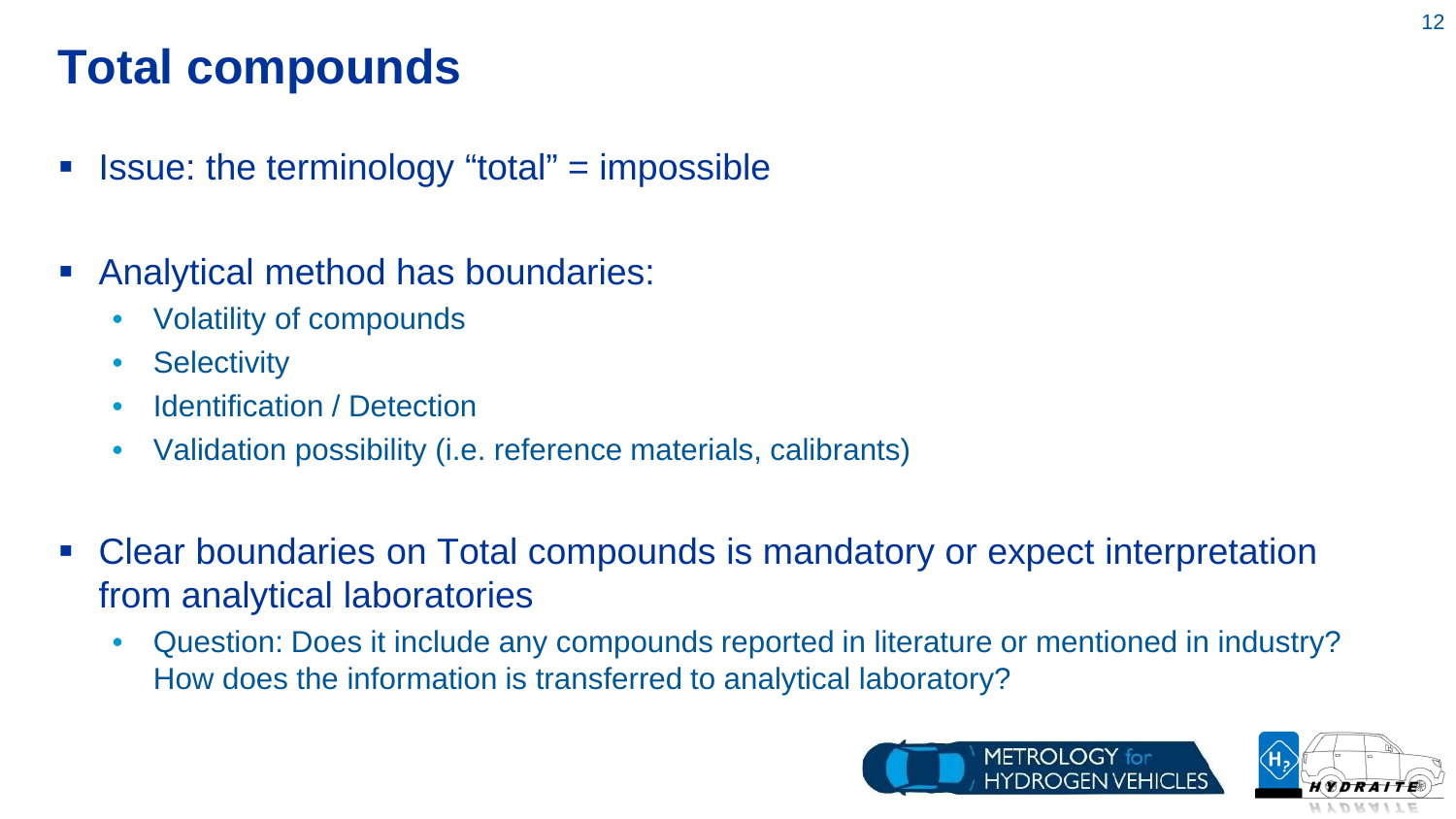| <b>Hydrogen Contaminants</b> | <b>Threshold in ISO</b><br>14687-2 - EN17124 | <b>Technique</b>                                   | Limit of detection (µmol/mol)                | <b>Reference</b>                                      |
|------------------------------|----------------------------------------------|----------------------------------------------------|----------------------------------------------|-------------------------------------------------------|
|                              | (µmol/mol)                                   |                                                    |                                              |                                                       |
|                              |                                              | <b>GC-ECD</b>                                      | 0.0001 (cannot measure non-organic halogens) | ASTM WK23815 [1]                                      |
|                              |                                              | GC-MS (with pre-concentrator)                      | 0.001 (only organic halogenates)             | D7892-15 [2]                                          |
|                              |                                              | <b>TD-GC-MS</b>                                    | 0.05 (exclusive HCl and Cl <sub>2</sub> )    | Arrhenius [3]                                         |
|                              |                                              | GC-MS (with pre-concentrator) for organic          | 0.001                                        |                                                       |
| Halogenated compounds        | 0.05                                         | halides + GC-ELCD for HCI, HBr and Cl <sub>2</sub> | 0.01 HBr                                     | <b>ASTM WK34574 [4]</b>                               |
|                              |                                              | <b>OFCEAS</b>                                      | 0.001 (HCI only)                             | AP2E - manufacturer's spec [5]                        |
|                              |                                              | <b>CIC</b>                                         | 0.001 (anions, organic halogens)             | ASTM D7359-18 [6], UOP 911-11 [7]                     |
|                              |                                              | Impinger - IC                                      | unknown                                      | <b>SCAS [8]</b>                                       |
|                              |                                              | IC with concentrator                               | none stated                                  | JIS K0127 [9]                                         |
|                              |                                              | <b>FTIR</b>                                        | 0.02                                         | ASTM D7653-18 [10], JIS K0117 [11]                    |
|                              |                                              | <b>IC-CD</b>                                       | None stated, 0.001 achievable                | ASTM D7550-09 [12]                                    |
|                              |                                              | <b>HPLC-CD</b>                                     | 0.1                                          | Arrhenius [3]                                         |
| Ammonia                      | 0.1                                          | <b>Continuous wave CRDS</b>                        | 0.00086                                      | ASTM D7941-14 [13]                                    |
|                              |                                              | <b>OFCEAS</b>                                      | 0.001                                        | AP2E - manufacturer's spec [5]                        |
|                              |                                              |                                                    | below 0.1                                    | Arrhenius [3]                                         |
|                              |                                              | <b>FTIR</b>                                        | 0.02                                         | ASTM D7653-18 [10]                                    |
|                              |                                              |                                                    | none stated                                  | <b>JIS K0117 [11]</b>                                 |
| <b>Formic Acid</b>           | 0.2                                          | <b>OFCEAS</b>                                      | 0.005                                        | AP2E - manufacturer's spec [5]                        |
|                              |                                              | Impinger - IC                                      | unknown                                      | <b>SCAS [8]</b>                                       |
|                              |                                              | IC with concentrator                               | 0.2                                          | Arrhenius [3]                                         |
|                              |                                              | IC                                                 | none stated                                  | <b>JIS K0127 [9]</b>                                  |
|                              |                                              | GC-MS (with pre-concentrator)                      | 0.001                                        | <b>ASTM WK34574 [4]</b>                               |
|                              |                                              |                                                    | 0.005                                        | ASTM D7892-15 [2]                                     |
|                              |                                              | GC-MS with jet pulse injection                     | 0.005                                        | ASTM D7649-10 [14]                                    |
| Formaldehyde                 | 0.01                                         | <b>Continuous wave CRDS</b>                        | 0.0061                                       | ASTM D7941-14 [13]                                    |
|                              |                                              | <b>FTIR</b>                                        | 0.02                                         | ASTM D7653-18 [10]                                    |
|                              |                                              | <b>OFCEAS</b>                                      | 0.001                                        | AP2E - manufacturer's spec [5]                        |
|                              |                                              | DNPH-HPLC-UV-Vis                                   | 0.002                                        | Arrhenius <sup>[3]</sup>                              |
|                              |                                              | <b>DNPH-HPLC</b>                                   | none stated                                  | <b>SCAS [8]</b><br><b>LI DIVOGEN VELICED</b><br>HODRA |

HYDRAIT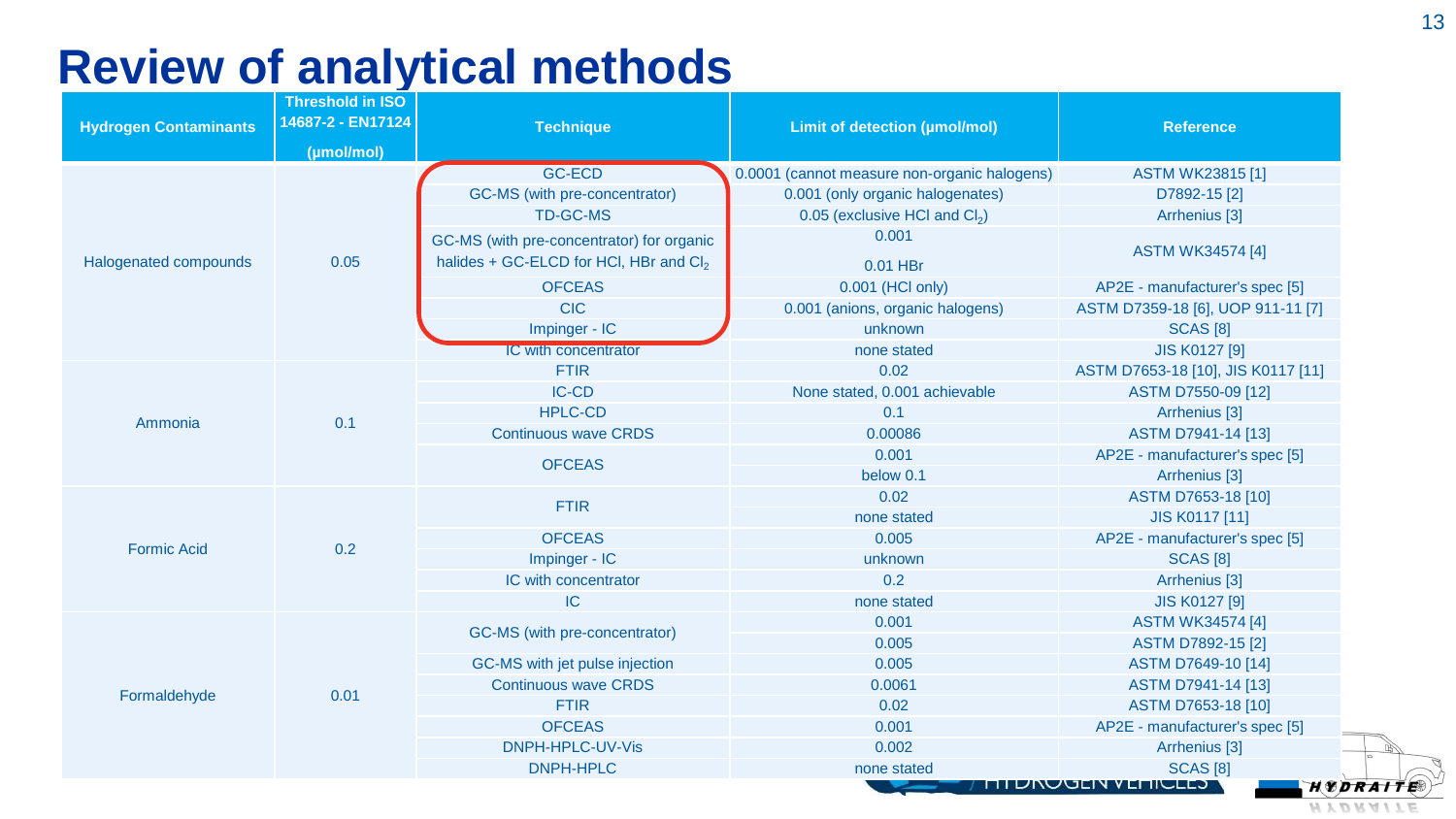| <b>Hydrogen Contaminants</b> | <b>Threshold in ISO</b><br>14687-2 - EN17124<br>(µmol/mol) | <b>Technique</b>                  | <b>Limit of detection (µmol/mol)</b> | <b>Reference</b>               |
|------------------------------|------------------------------------------------------------|-----------------------------------|--------------------------------------|--------------------------------|
|                              |                                                            | GC-SCD (with pre-concentrator)    | 0.00002                              | ASTM D7652-11 [15]             |
|                              |                                                            | GC-SCD (without pre-concentrator) | 0.0014                               | <b>NPL [16]</b>                |
|                              |                                                            | GC-FPD (with pre-concentrator)    | $0.0016 - 0.0071$                    | CDFA-DMS [17]                  |
| Total sulphur compounds      | 0.004                                                      |                                   | 0.001 ( $H_2S$ only)                 | AP2E - manufacturer's spec [5] |
|                              |                                                            | <b>OFCEAS</b>                     | 0.002 ( $H_2S$ only)                 | Arrhenius [3]                  |
|                              |                                                            | IC                                | none stated                          | <b>JIS K0127 [9]</b>           |
|                              |                                                            | <b>CIC</b>                        | ppm                                  | ASTM D7359-18 [6]              |
|                              |                                                            | <b>GC-PDHID</b>                   | 0.012                                | NPL report AS 64 [18]          |
|                              |                                                            | <b>Methanizer GC-FID</b>          | 0.01                                 | NPL report AS 64 [18]          |
|                              |                                                            | <b>GC-TCD</b>                     | 0.04                                 | NPL report AS 64 [18]          |
| Carbon monoxide              | 0.2                                                        |                                   | 0.01                                 | ASTM D7653-18 [10]             |
|                              |                                                            | <b>FTIR</b>                       | none stated                          | <b>JIS K0117 [11]</b>          |
|                              |                                                            |                                   | 0.02                                 | CDFA-DMS [17]                  |
|                              |                                                            | <b>OFCEAS</b>                     | 0.001                                | AP2E - manufacturer's spec [5] |
|                              |                                                            | <b>Continuous wave CRDS</b>       | 0.041                                | ASTM D7941-14 [13]             |
|                              |                                                            |                                   | 8                                    | NPL Report AS 64 [18]          |
|                              |                                                            | <b>GC-TCD</b>                     | 50                                   | Arrhenius [3]                  |
|                              |                                                            |                                   | unknown                              | <b>SCAS [8]</b>                |
| Nitrogen                     | 300                                                        |                                   | 0.003                                | NPL Report AS 64 [18]          |
|                              |                                                            | <b>GC-PDHID</b>                   | 11.08                                | CDFA-DMS [17]                  |
|                              |                                                            |                                   | none stated                          | JIS K0114 [19]                 |
|                              |                                                            | GC-MS with jet pulse injection    | 2.6                                  | ASTM D7649-10 [14]             |
|                              |                                                            |                                   | 5                                    | NPL Report AS 64 [18]          |
|                              |                                                            | <b>GC-TCD</b>                     | none stated                          | Arrhenius [3]                  |
| Argon                        | 300                                                        |                                   | none stated                          | <b>SCAS [8]</b>                |
|                              |                                                            | <b>GC-PDHID</b>                   | 0.01                                 | NPL Report AS 64 [18]          |
|                              |                                                            |                                   | 11.08                                | CDFA-DMS [17]                  |
|                              |                                                            | GC-MS with jet pulse injection    | 2.6                                  | ASTM D7649-10 [14]             |
|                              |                                                            |                                   |                                      | HYDROGEN VEHICLES              |

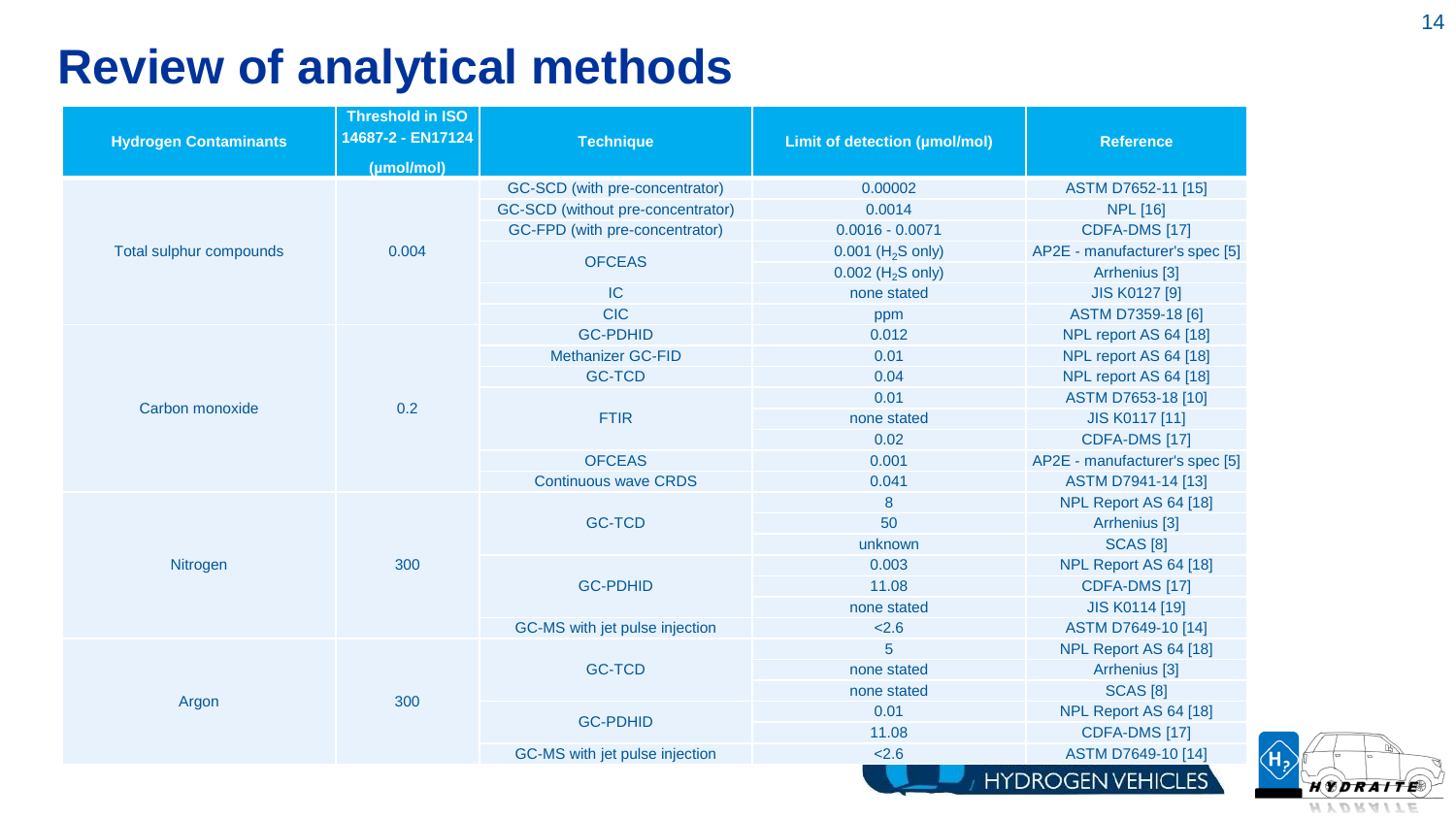| <b>Hydrogen Contaminants</b> | <b>Threshold in ISO</b><br>14687-2 - EN17124<br>(µmol/mol) | <b>Technique</b>               | <b>Limit of detection (µmol/mol)</b> | <b>Reference</b>               |
|------------------------------|------------------------------------------------------------|--------------------------------|--------------------------------------|--------------------------------|
|                              |                                                            |                                | 13                                   | NPL Report AS 64 [18]          |
| Helium                       |                                                            | <b>GC-TCD</b>                  | 20                                   | CDFA-DMS [17]                  |
|                              | 300                                                        |                                | none stated                          | <b>SCAS [8]</b>                |
|                              |                                                            | <b>GC-MS</b>                   | none stated                          | <b>JIS K0123 [20]</b>          |
|                              |                                                            | <b>EC</b> sensor               | 0.3                                  | ASTM D7607-11 [21]             |
|                              |                                                            | GC-MS with jet pulse injection | 2.7                                  | ASTM D7649-10 [14]             |
|                              | $\overline{5}$                                             | <b>GC-TCD</b>                  | 3                                    | NPL Report AS 64 [18]          |
| Oxygen                       |                                                            | <b>GC-PDHID</b>                | 0.006                                | NPL report AS 64 [18]          |
|                              |                                                            | <b>OFCEAS</b>                  |                                      | AP2E - manufacturer's spec [5] |
|                              |                                                            | <b>Continuous wave CRDS</b>    | 0.00012                              | ASTM D7941-14 [13]             |
|                              |                                                            |                                | 0.015                                | NPL Report AS 64 [18]          |
|                              |                                                            | <b>Methanizer GC-FID</b>       | 0.23                                 | CDFA-DMS [17]                  |
|                              |                                                            |                                | none stated                          | <b>SCAS [8]</b>                |
|                              |                                                            | <b>GC-PDHID</b>                | 0.015                                | NPL report AS 64 [18]          |
|                              |                                                            | GC-MS with jet pulse injection | 2.7                                  | ASTM D7649-10 [14]             |
| Carbon dioxide               | 2                                                          |                                | none stated                          | <b>JIS K0123 [20]</b>          |
|                              |                                                            | <b>GC-TCD</b>                  | 2                                    | Arrhenius [3]                  |
|                              |                                                            |                                | 0.01                                 | ASTM D7653-18 [10]             |
|                              |                                                            | <b>FTIR</b>                    | 0.011                                | CDFA-DMS [17]                  |
|                              |                                                            |                                | none stated                          | <b>JIS K0117 [11]</b>          |
|                              |                                                            | <b>OFCEAS</b>                  | 0.2                                  | AP2E - manufacturer's spec [5] |
|                              |                                                            | <b>Continuous wave CRDS</b>    | 0.161                                | ASTM D7941-14 [13]             |



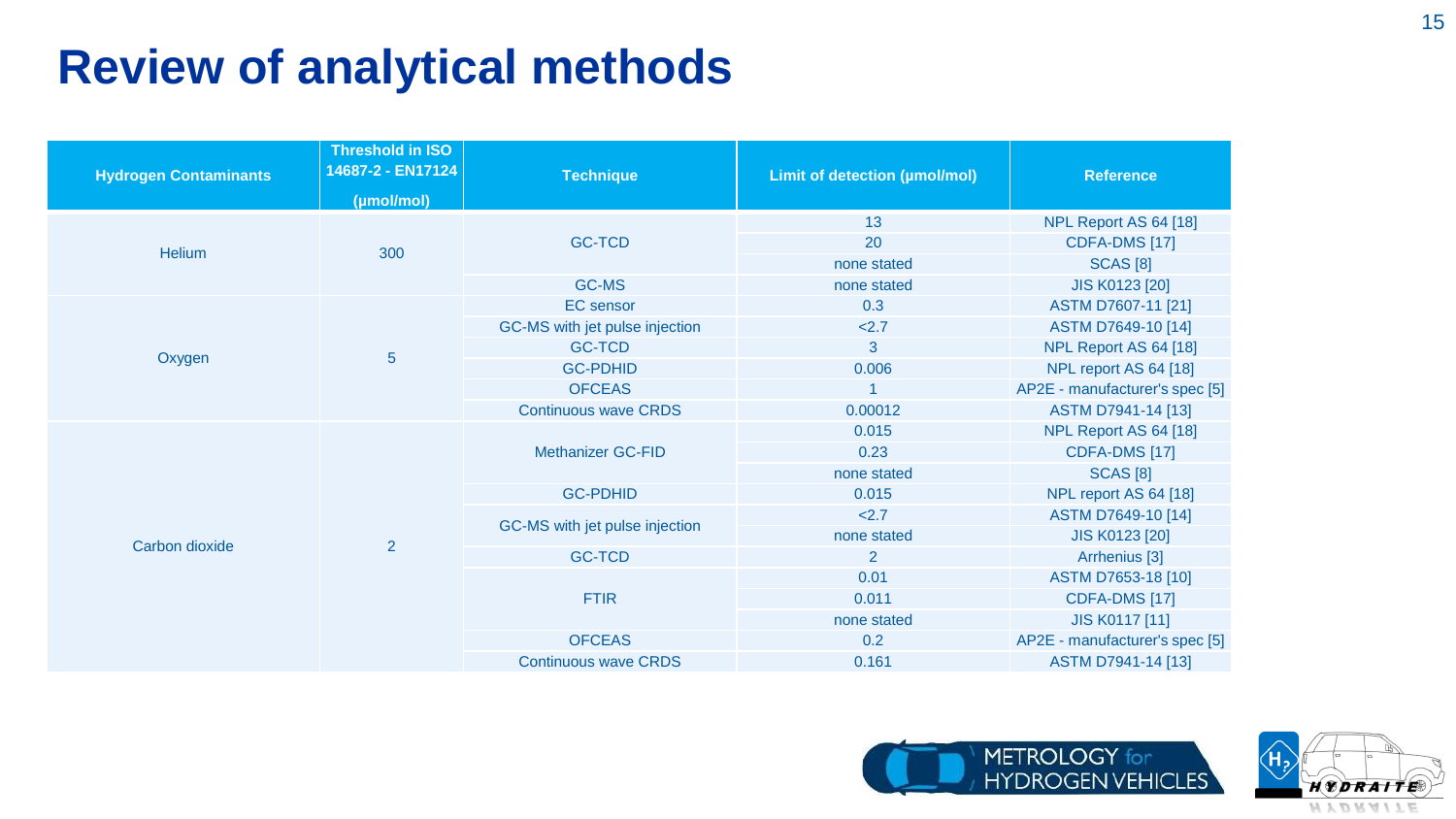| <b>Hydrogen Contaminants</b><br><b>Total hydrocarbons</b> | <b>Threshold in ISO</b><br>14687-2 - EN17124<br>(µmol/mol)<br>$\overline{2}$ | Technique<br><b>GC-FID</b>                                                                                                                                  | Limit of detection (µmol/mol)<br>0.06<br>0.012<br>none stated<br>none stated                             | <b>Reference</b><br>ASTM D7675-15 [22]<br>Arrhenius [3]<br>CDFA-DMS [17]<br>JIS K0114 [19]<br><b>SCAS [8]</b>                                                                                                                                        |
|-----------------------------------------------------------|------------------------------------------------------------------------------|-------------------------------------------------------------------------------------------------------------------------------------------------------------|----------------------------------------------------------------------------------------------------------|------------------------------------------------------------------------------------------------------------------------------------------------------------------------------------------------------------------------------------------------------|
|                                                           |                                                                              | <b>Methanizer GC-FID</b><br><b>GC-MS</b>                                                                                                                    | 0.01<br>0.001 (0.002 ethane and ethene)                                                                  | NPL Report AS 64 [18]<br>ASTM D7892-15 [2]                                                                                                                                                                                                           |
|                                                           |                                                                              | <b>FTIR</b>                                                                                                                                                 | 0.71<br>none stated                                                                                      | ASTM D7653-10 [10]<br>JIS K0117 [11]                                                                                                                                                                                                                 |
| Non-methane hydrocarbons                                  | $\overline{2}$                                                               | <b>Methanizer GC-FID</b><br><b>GC-MS</b>                                                                                                                    | 0.01<br>0.001 (0.002 ethane and ethene)                                                                  | NPL Report AS 64 [18]<br>ASTM D7892-15 [2]                                                                                                                                                                                                           |
| Methane                                                   | 100                                                                          | <b>GC-FID</b><br><b>GC-PDHID</b><br><b>FTIR</b><br><b>Continuous wave CRDS</b><br><b>OFCEAS</b>                                                             | 0.1<br>0.006<br>0.012<br>0.00068<br>0.001                                                                | CDFA-DMS [17]<br>NPL report AS 64 [18]<br>CDFA-DMS [17]<br>ASTM D7941-14 [13]<br>AP2E - manufacturer's spec [5]                                                                                                                                      |
|                                                           |                                                                              | Chilled mirror hygrometer                                                                                                                                   | none stated<br>none stated<br>2                                                                          | Review NPL [23]<br>JIS K0225 [24]<br><b>SCAS [8]</b><br>Review NPL [23]                                                                                                                                                                              |
| Water                                                     | 5                                                                            | Quartz crystal microbalance<br><b>CRDS</b><br><b>Continuous wave CRDS</b><br><b>OFCEAS</b><br><b>GC-MS</b><br>GC-MS with jet pulse injection<br><b>FTIR</b> | none stated<br>0.01<br>0.00008<br>0.01<br>0.8<br>$<$ 4<br>0.12<br>none stated<br>" / HTUKUGEN VEHICLES \ | JIS K0225 [24]<br>NPL report AS 64 [18]<br>ASTM D7941-14 [13]<br>AP2E - manufacturer's spec [5]<br>NPL report AS 64 [18]<br>ASTM D7649-10 [14]<br>$\frac{1}{\sqrt{1-\frac{1}{2}}}$<br>ASTM D7653-18 [10]<br><b>JIS K0117 [11]</b><br>$\mathcal{H}$ & |

HYDKA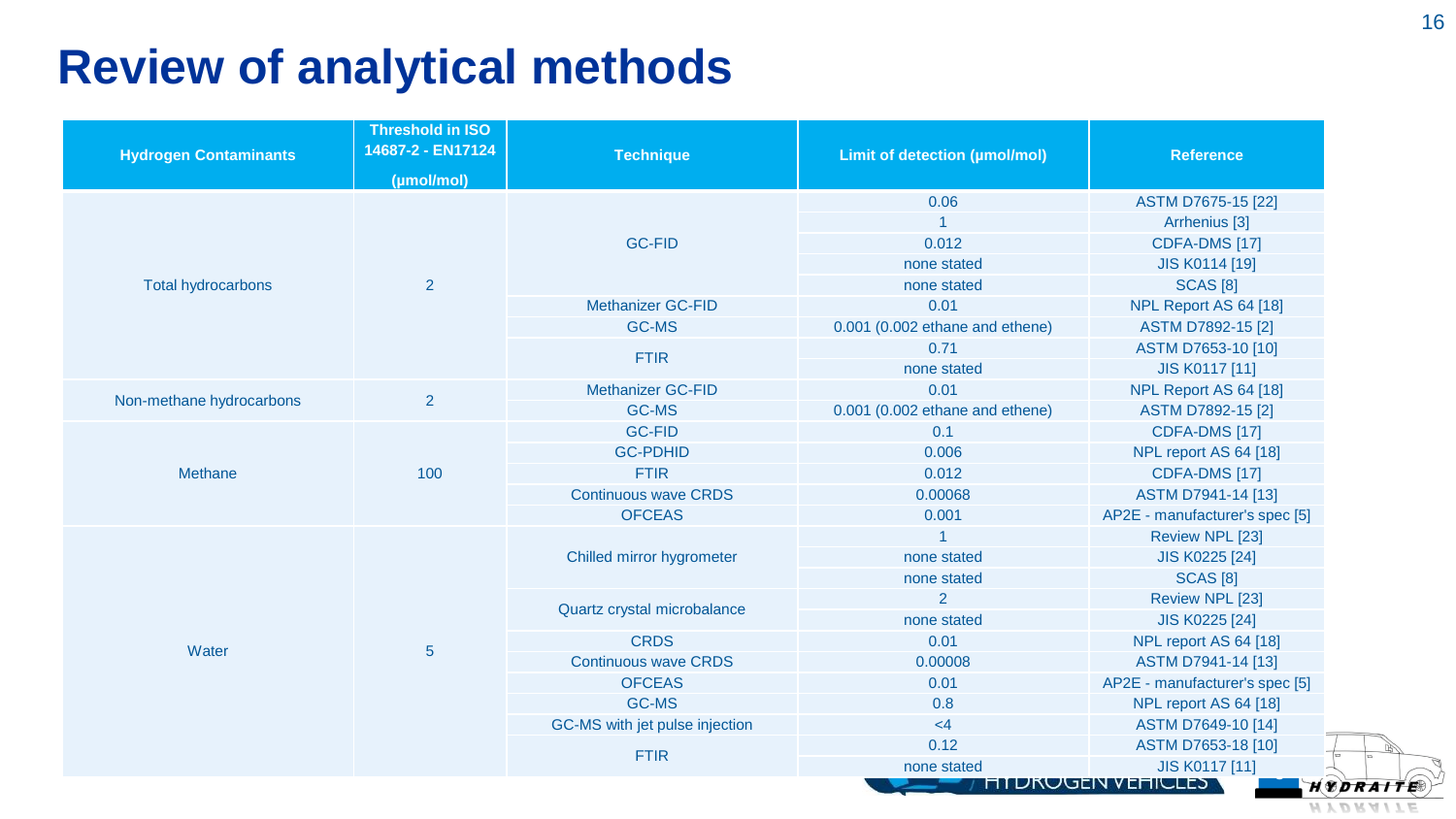### **Method validation for hydrogen fuel quality**

- New standard and requirement ISO 21087:2019
	- Requirements for ISO/FDIS 14687 results

- Analytical laboratory needs to comply with ISO 21087:2019
	- Inhouse analytical method
	- Standardised method: ASTM or JIS



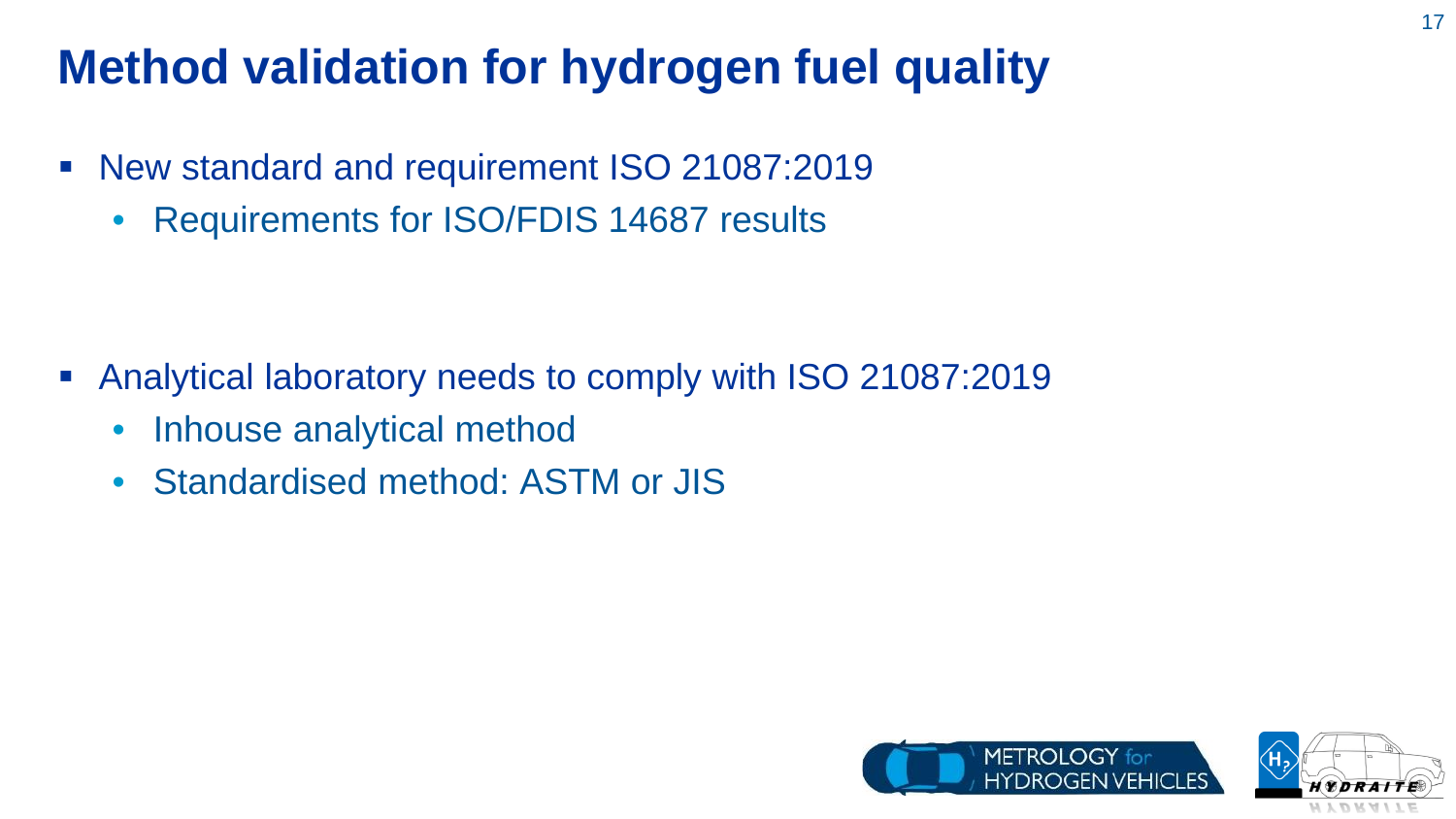## **ISO 21087:2019 - Gas analysis -- Analytical methods for hydrogen fuel -- Proton exchange membrane (PEM) fuel cell applications for road vehicles**

### **Requirements for analytical method validation and fit for purpose**

The standard defines:

- parameters to be checked;
- fit for purpose criteria

The standard does not prescribe any methodology or strategy

**Validation report should be available upon request**

#### Table 1 - Overview of characteristics for analytical methods

| Clause/Subclause |
|------------------|
| 6.2.2            |
| 6.2.3            |
| 6.2.4            |
| 6.2.5            |
| 6.2.6            |
| 6.2.7            |
| 6.2.8            |
|                  |



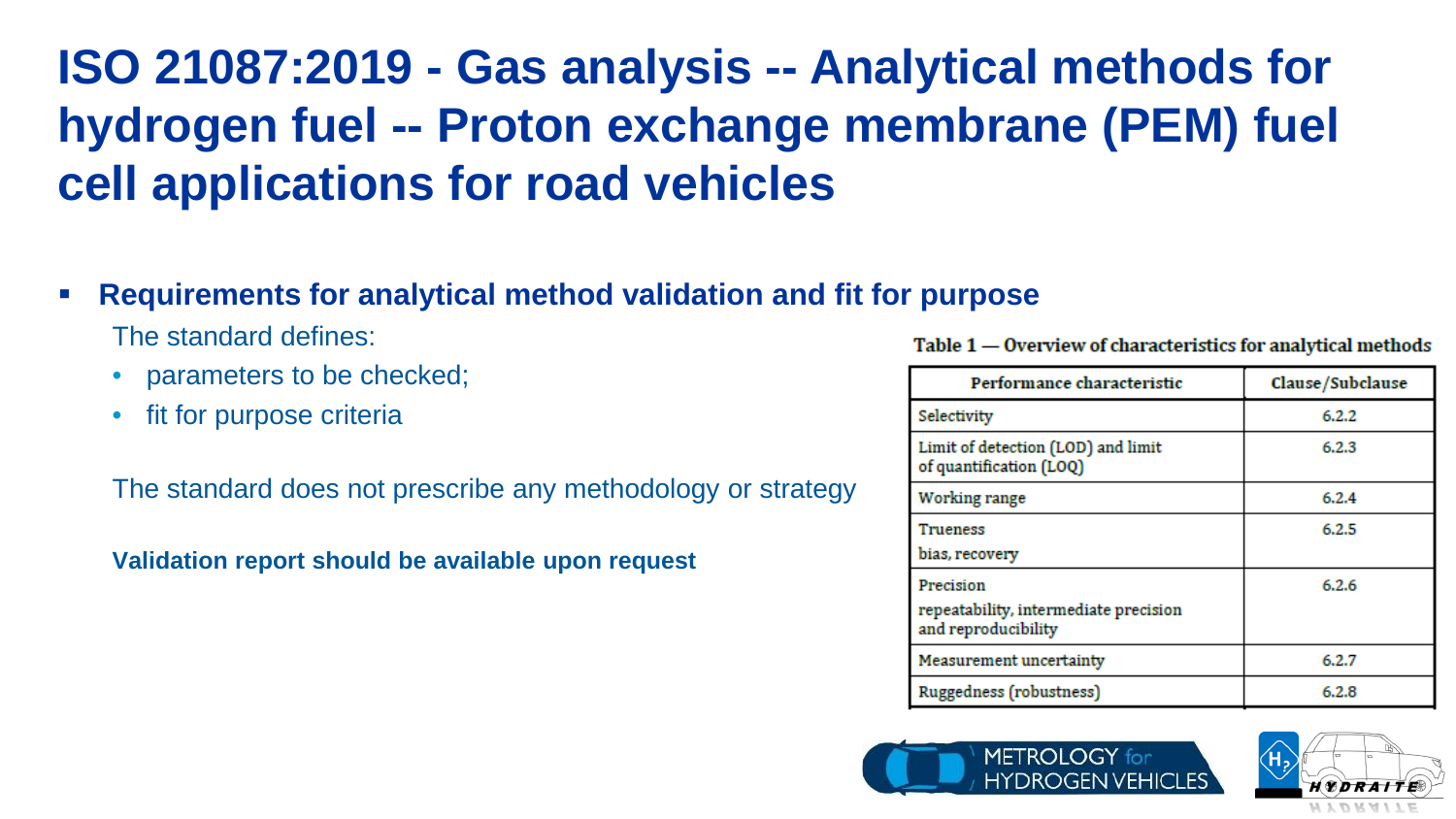## **ISO 21087:2019 - Gas analysis -- Analytical methods for hydrogen fuel -- Proton exchange membrane (PEM) fuel cell applications for road vehicles**

**Requirements for analytical method validation and fit for purpose**

The standard defines:

- parameters to be checked;
- fit for purpose criteria
	- Working range: LOQ *+ k\**LOQ *< ISO 14687 threshold < 2 \* ISO 14687 threshold*
	- Limit of detection:
		- $k_q$  = 10 for specification value  $\geq$  1  $\mu$ mol/mol
		- $k_q$  = 5 for 1  $\mu$ mol/mol > specification value  $\geq$  10 nmol/mol
		- *kq= 3 for specification value < 10 nmol/mol*
	- Uncertainty (including precision and bias) at the ISO threshold
		- From micromole/mol to 10 nmol/mol  $\rightarrow$  Relative uncertainty < 10%
		-

 $x_{LOQ} + u_{LOQ} < x$ threshold

where  $u_{\text{LOO}}$  is the uncertainty at the  $x_{\text{LOO}}$  value..

- 
- *Below 10 nmol/mol Relative uncertainty < 50%*

**Validation report should be available upon request**



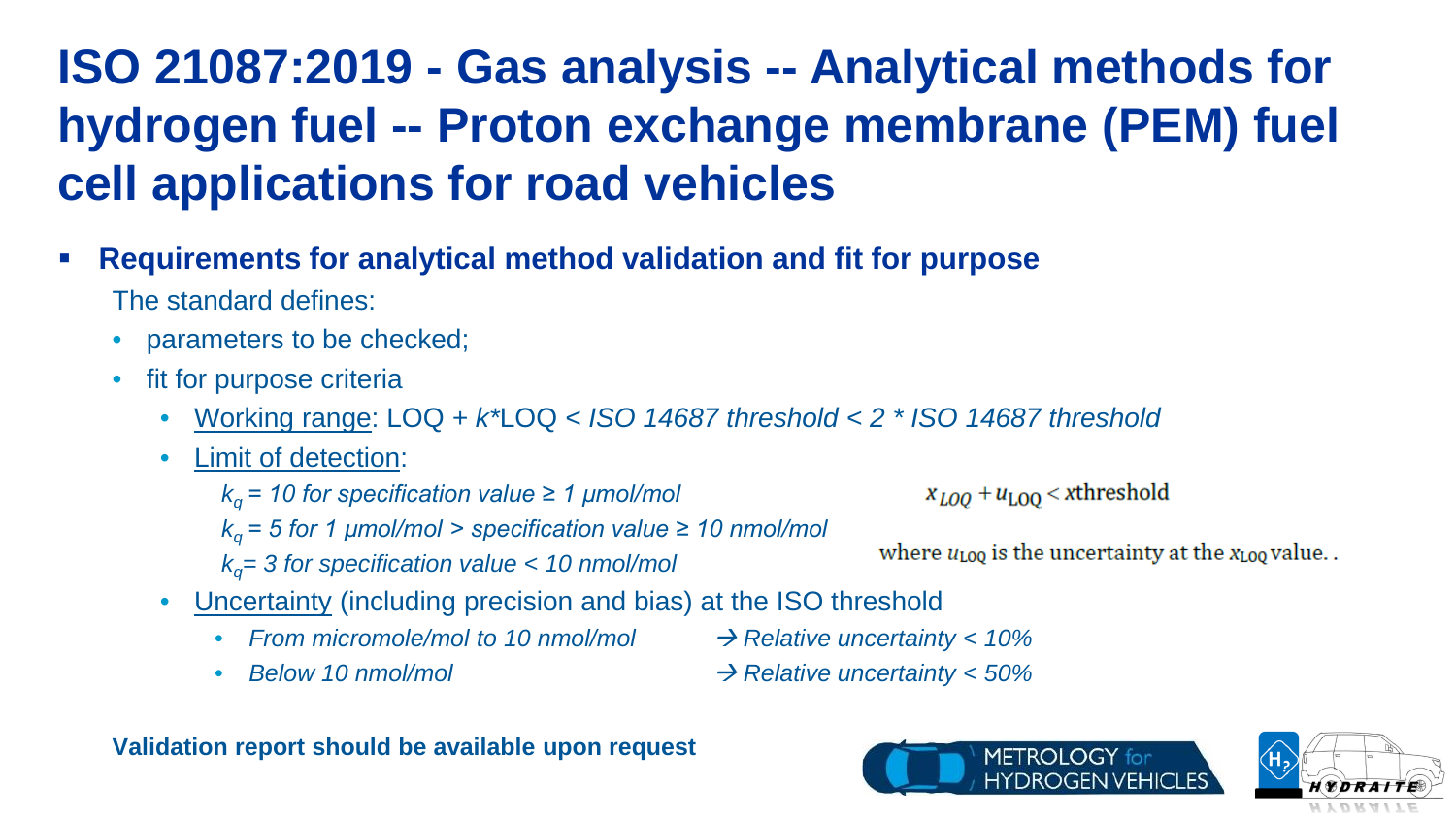### **Method validation for hydrogen fuel quality**

- Method validation following ISO 21087:2019
	- Requirements for ISO/FDIS 14687 results
- Standardised method: ASTM or JIS
	- Clear procedure applied to hydrogen fuel
		- ASTM D7652 11 -Standard Test Method for Determination of Trace Hydrogen Sulfide, Carbonyl Sulfide, Methyl Mercaptan, Carbon Disulfide and Total Sulfur in Hydrogen Fuel by Gas Chromatography and Sulfur Chemiluminescence Detection
		- JIS K0123 General rules for gas chromatography / Mass spectrometry
	- Standard method need to comply with ISO 21087:2019
		- 13.2 *Reproducibility*—The reproducibility of this test method for measuring impurities present in H2 fuel gas, is being determined and will be available within five years of the publication of this standard, based upon the results of interlaboratory testing.
		- 13.3 *Bias*—The bias for each component analyzed will be determined by experimental results within five years of the release of this standard.

Fit for purpose?

Comply with ISO 21087 criteria?



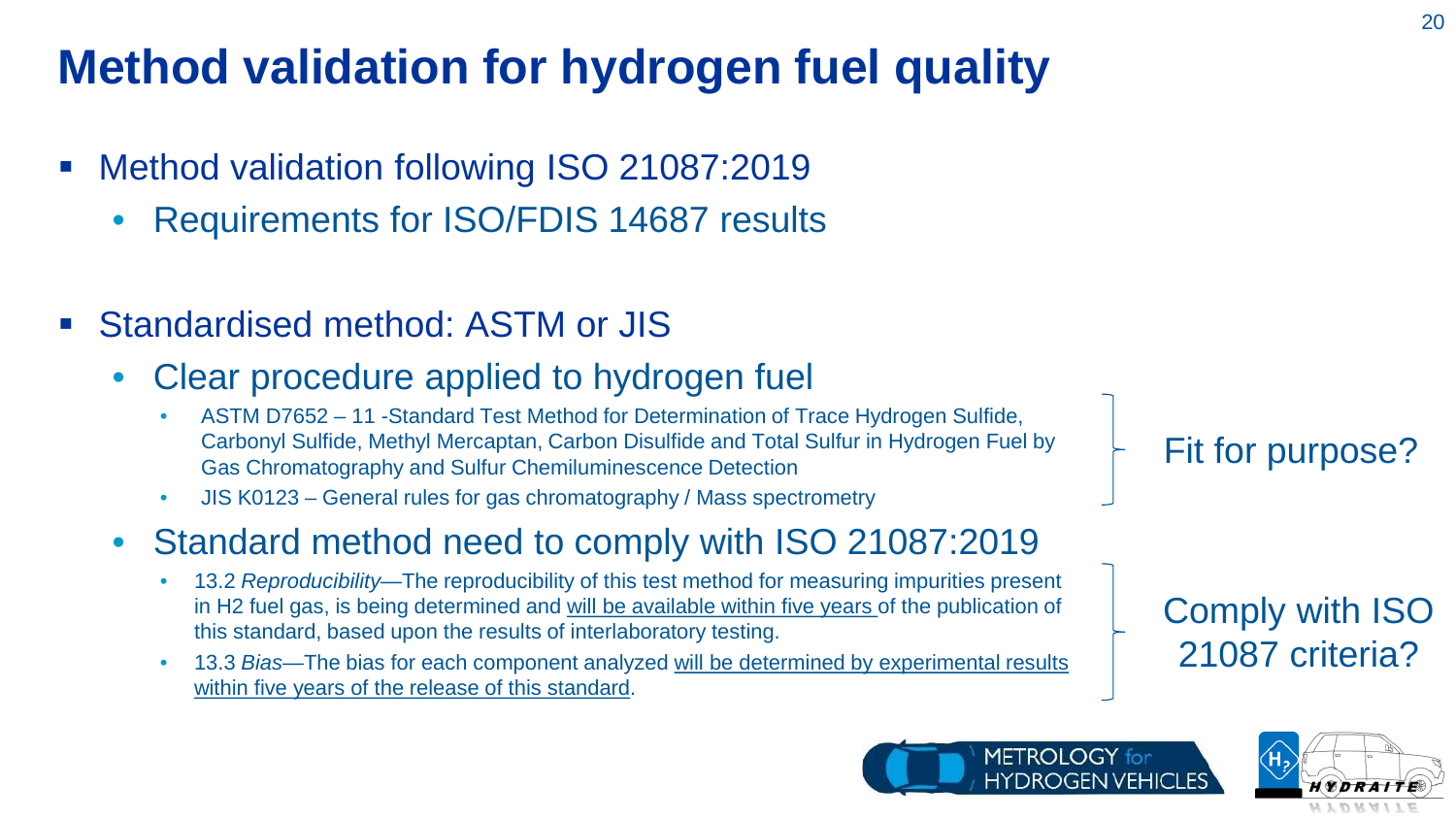### **New analytical methods for reactive compounds - MetroHyVe**

- **VSL: Analytical method using mid-infrared CRDS spectrometer**
	- Formic acid: Working range: 20 nmol/mol –10 µmol/mol
	- Formaldehyde: Working range: 7 nmol/mol –20 µmol/mol
	- HCI: Working range: 1.5 nmol/mol –50 µmol/mol
	- Use of passivated system and dynamically generated standards



### **RISE: TD-GC-MS (Tenax TA / Carboxen 1003 / Carbograph 1)**

• Halogenated compounds: chloroform, dichloromethane, tetrachloroethylene, 1,2-dichlorobenzene, 1,3 dichlorobenzene, 1,4-dichlorobenzene, 2,2,3,3-tetrachlorofluorobutane, 1,2,3,4 tetrachlorofluorobutane, 1,1,3,4-tetrachlorofluorobutane.



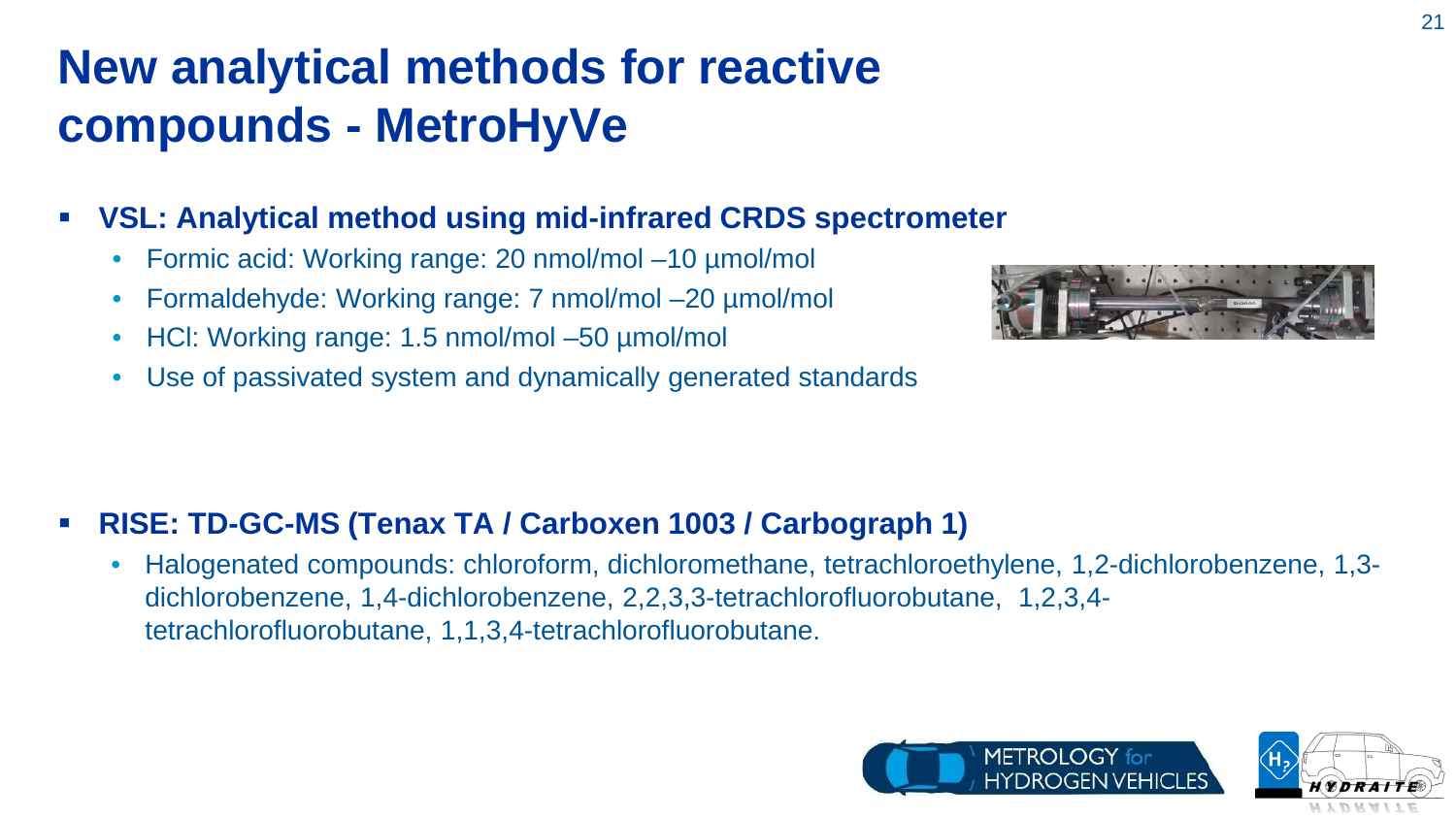### **European analytical laboratories: RISE**

| <b>Hydrogen contaminant</b>     | Threshold in ISO 14687-2            | <b>Limit of detection</b> | <b>Technique</b>                                                                                                                                                                                                                                                          |
|---------------------------------|-------------------------------------|---------------------------|---------------------------------------------------------------------------------------------------------------------------------------------------------------------------------------------------------------------------------------------------------------------------|
| <b>Moisture</b>                 | 5 µmol/mol                          | 0.05                      | <b>OFCEAS</b>                                                                                                                                                                                                                                                             |
| <b>Oxygen</b>                   | 5 µmol/mol                          |                           | <b>OFCEAS</b>                                                                                                                                                                                                                                                             |
| <b>Carbon monoxide</b>          | 0.2 µmol/mol                        | 0.002                     | <b>OFCEAS</b>                                                                                                                                                                                                                                                             |
| <b>Total sulphur</b>            | $0.004$ µmol/mol                    |                           |                                                                                                                                                                                                                                                                           |
| H <sub>2</sub> S                | <b>Subset of TS</b>                 | 0.001                     | <b>OFCEAS</b>                                                                                                                                                                                                                                                             |
| <b>Mercaptans</b>               | <b>Subset of TS</b>                 | 0.005                     | <b>TD-GC/MS-FID</b>                                                                                                                                                                                                                                                       |
| <b>Thiophenes</b>               | <b>Subset of TS</b>                 | 0.005                     |                                                                                                                                                                                                                                                                           |
| <b>Nitrogen</b>                 | 300 µmol/mol                        | 30                        | <b>GC/TCD</b>                                                                                                                                                                                                                                                             |
| <b>Halogenated compounds</b>    | 0.05 µmol/mol                       |                           |                                                                                                                                                                                                                                                                           |
| organic halogenated compounds   | Subset of T-X                       | 0.01                      | <b>TD-GC/MS-FID</b>                                                                                                                                                                                                                                                       |
| <b>Formic acid</b>              | 0.2 µmol/mol                        |                           |                                                                                                                                                                                                                                                                           |
| <b>Formaldehyde</b>             | 0.2 µmol/mol                        |                           |                                                                                                                                                                                                                                                                           |
| <b>Argon</b>                    | 300 µmol/mol                        | 30                        | <b>GC/TCD</b>                                                                                                                                                                                                                                                             |
| <b>Helium</b>                   | 300 µmol/mol                        |                           |                                                                                                                                                                                                                                                                           |
| <b>Carbon dioxide</b>           | 2 µmol/mol                          | 0.2                       | <b>OFCEAS</b>                                                                                                                                                                                                                                                             |
| <b>Total hydrocarbons</b>       | 2 µmol/mol                          | $\overline{2}$            | GC/FID+TD-GC/MS-FID                                                                                                                                                                                                                                                       |
| <b>Non-methane hydrocarbons</b> | 2 µmol/mol                          |                           |                                                                                                                                                                                                                                                                           |
| alkohol (methanol, ethanol)     | <b>Subset of Total hydrocarbons</b> | 1                         | <b>GC/FID</b>                                                                                                                                                                                                                                                             |
| Ketones (acetone)               | <b>Subset of Total hydrocarbons</b> |                           | <b>GC/FID</b>                                                                                                                                                                                                                                                             |
| <b>Methane</b>                  | 100 µmol/mol                        | 0.04                      | <b>GC/FID</b>                                                                                                                                                                                                                                                             |
| <b>Ammonia</b>                  | 0.1 µmol/mol                        | 0.1                       | <b>HPLC/Conductivity detector</b><br><b>Contract Contract Contract Contract Contract Contract Contract Contract Contract Contract Contract Contract Contract Contract Contract Contract Contract Contract Contract Contract Contract Contract Contract Contract Contr</b> |



(H)

 $HYDRAI$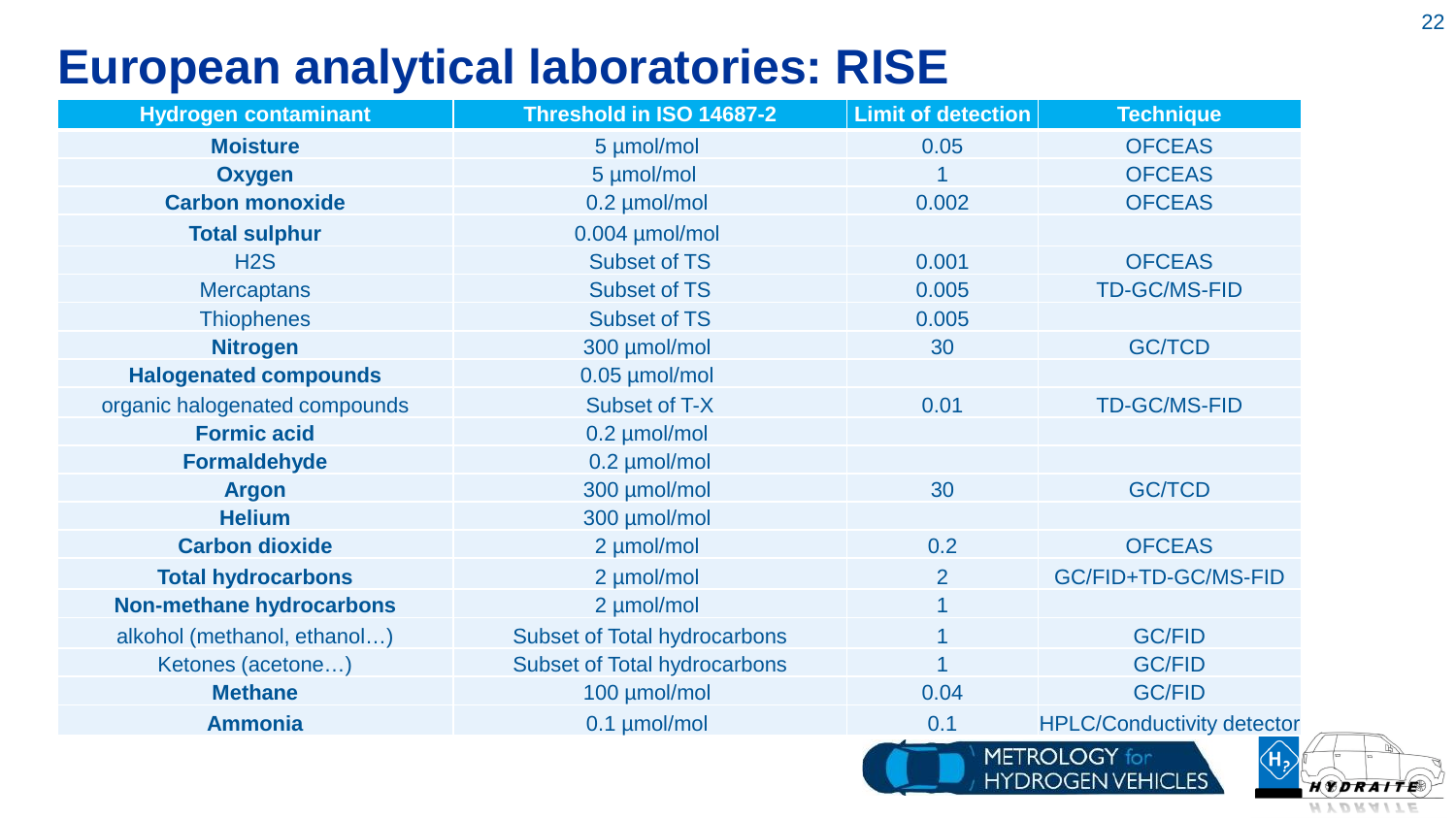### **European analytical laboratories: Air Liquide**

| <b>Hydrogen contaminant</b>     | Threshold in ISO 14687-2            | <b>Limit of detection</b> | <b>Technique</b>         |
|---------------------------------|-------------------------------------|---------------------------|--------------------------|
| <b>Moisture</b>                 | 5 µmol/mol                          | 0.5                       | <b>OFCEAS</b>            |
| <b>Oxygen</b>                   | 5 µmol/mol                          | 2                         | <b>GC-PDHID</b>          |
| <b>Carbon monoxide</b>          | 0.2 µmol/mol                        | 0.1                       | <b>GC-PDHID</b>          |
| <b>Total sulphur</b>            | $0.004 \mu$ mol/mol                 | See below                 |                          |
| <b>Methyl mercaptans</b>        | <b>Subset of TS</b>                 | 0.001                     | <b>TD-GC-FPD/MS</b>      |
| <b>Carbonyl sulphide</b>        | <b>Subset of TS</b>                 | 0.001                     | <b>TD-GC-FPD/MS</b>      |
| Hydrogen sulphide               | <b>Subset of TS</b>                 | 0.001                     | <b>TD-GC-FPD/MS</b>      |
| Carbon disulphide               | <b>Subset of TS</b>                 | 0.001                     | <b>TD-GC-FPD/MS</b>      |
| <b>Nitrogen</b>                 | 300 µmol/mol                        | 10                        | <b>GC-PDHID</b>          |
| <b>Halogenated compounds</b>    | 0.05 µmol/mol                       | See below                 |                          |
| Dichloromethane                 | Subset of T-X                       | 0.02                      | <b>TD-GC-PDECD</b>       |
| <b>Formic acid</b>              | 0.2 µmol/mol                        | 0.1                       | <b>TD-GC-MS</b>          |
| <b>Formaldehyde</b>             | 0.2 µmol/mol                        | 0.02                      | <b>OFCEAS</b>            |
| <b>Argon</b>                    | 300 µmol/mol                        | 10                        | <b>GC-PDHID</b>          |
| <b>Helium</b>                   | 300 µmol/mol                        | 10                        | <b>GC-TCD</b>            |
| <b>Carbon dioxide</b>           | 2 µmol/mol                          | 0.2                       | <b>GC FID methaniser</b> |
| <b>Total hydrocarbons</b>       | 2 µmol/mol                          | 0.2                       | <b>GC FID methaniser</b> |
| <b>Non-methane hydrocarbons</b> | 2 µmol/mol                          |                           |                          |
| Acetylene                       | <b>Subset of Total hydrocarbons</b> |                           | <b>TD-GC-MS</b>          |
| <b>Ethylene</b>                 | <b>Subset of Total hydrocarbons</b> |                           | <b>TD-GC-MS</b>          |
| <b>Ethane</b>                   | <b>Subset of Total hydrocarbons</b> |                           | <b>TD-GC-MS</b>          |
| Propene                         | <b>Subset of Total hydrocarbons</b> |                           | <b>TD-GC-MS</b>          |
| Propane                         | <b>Subset of Total hydrocarbons</b> |                           | <b>TD-GC-MS</b>          |
| <b>Methane</b>                  | 100 µmol/mol                        | 0.2                       | <b>GC FID methaniser</b> |
| <b>Ammonia</b>                  | 0.1 µmol/mol                        | 0.03                      | <b>OFCEAS</b>            |



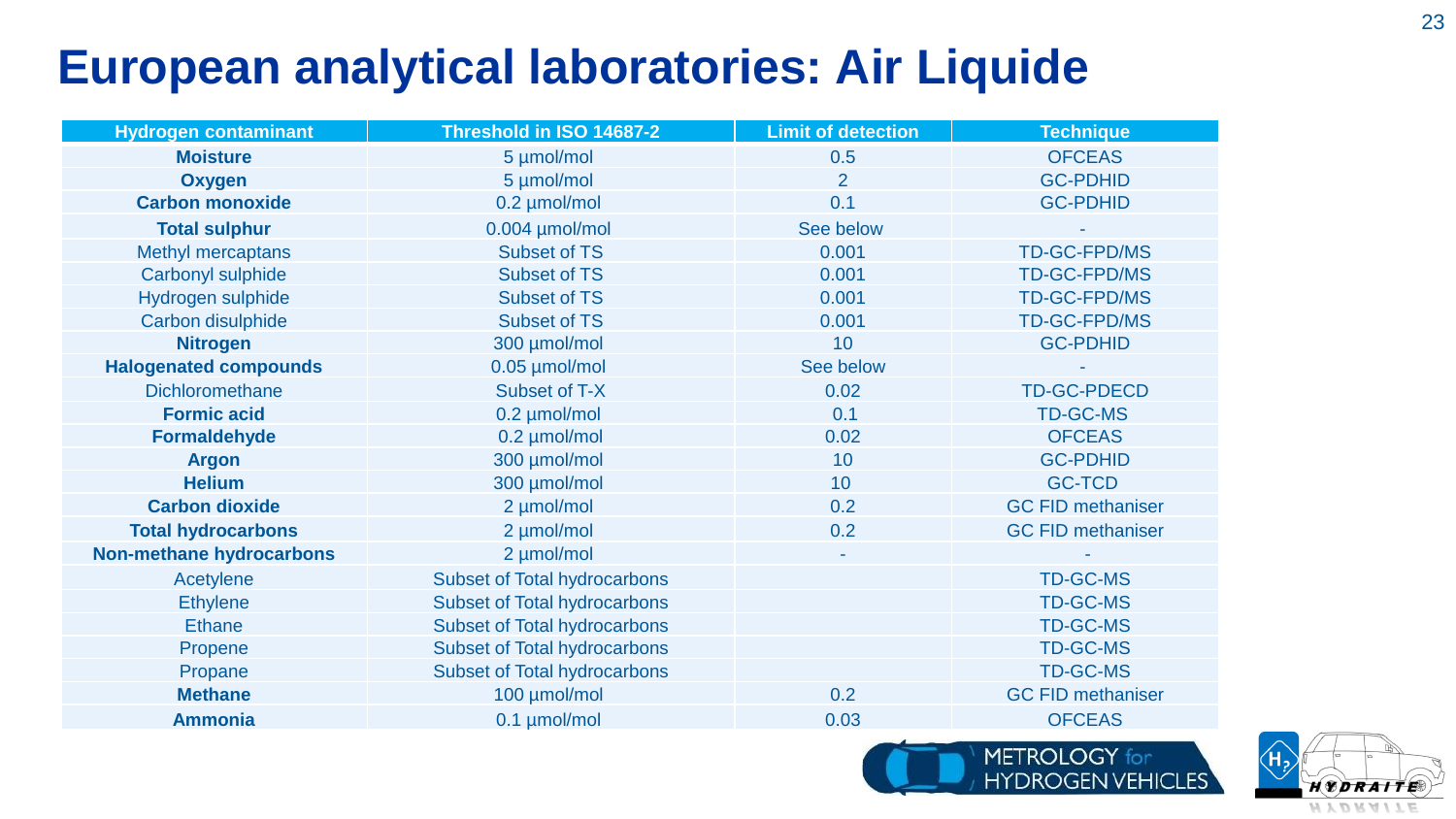### **European analytical laboratories: VSL**

| <b>Hydrogen contaminant</b>     | Threshold in ISO 14687-2 | <b>Limit of detection</b> | <b>Technique</b> |
|---------------------------------|--------------------------|---------------------------|------------------|
| <b>Moisture</b>                 | 5 µmol/mol               | 0.02                      | <b>CRDS</b>      |
| <b>Oxygen</b>                   | 5 µmol/mol               | 5                         | <b>GC-TCD</b>    |
| <b>Carbon monoxide</b>          | 0.2 µmol/mol             | $\mathbf 1$               | <b>CRDS</b>      |
| <b>Total sulphur</b>            | $0.004$ µmol/mol         | 0.002                     | <b>GC-SCD</b>    |
| <b>Halogenated compounds</b>    | $0.05 \mu$ mol/mol       | $0.0005$ (HCI)            | <b>CRDS</b>      |
| <b>Formic acid</b>              | 0.2 µmol/mol             | 0.007                     | <b>CRDS</b>      |
| <b>Formaldehyde</b>             | 0.2 µmol/mol             | 0.002                     | <b>CRDS</b>      |
| <b>Carbon dioxide</b>           | 2 µmol/mol               | 0.01                      | <b>CRDS</b>      |
| <b>Total hydrocarbons</b>       | 2 µmol/mol               | 0.5                       | <b>GC-PDHID</b>  |
| <b>Non-methane hydrocarbons</b> | 2 µmol/mol               | 0.5                       | <b>GC-PDHID</b>  |
| <b>Methane</b>                  | 100 µmol/mol             | 0.001                     | <b>CRDS</b>      |
| <b>Ammonia</b>                  | 0.1 µmol/mol             | 0.1                       | <b>CRDS</b>      |



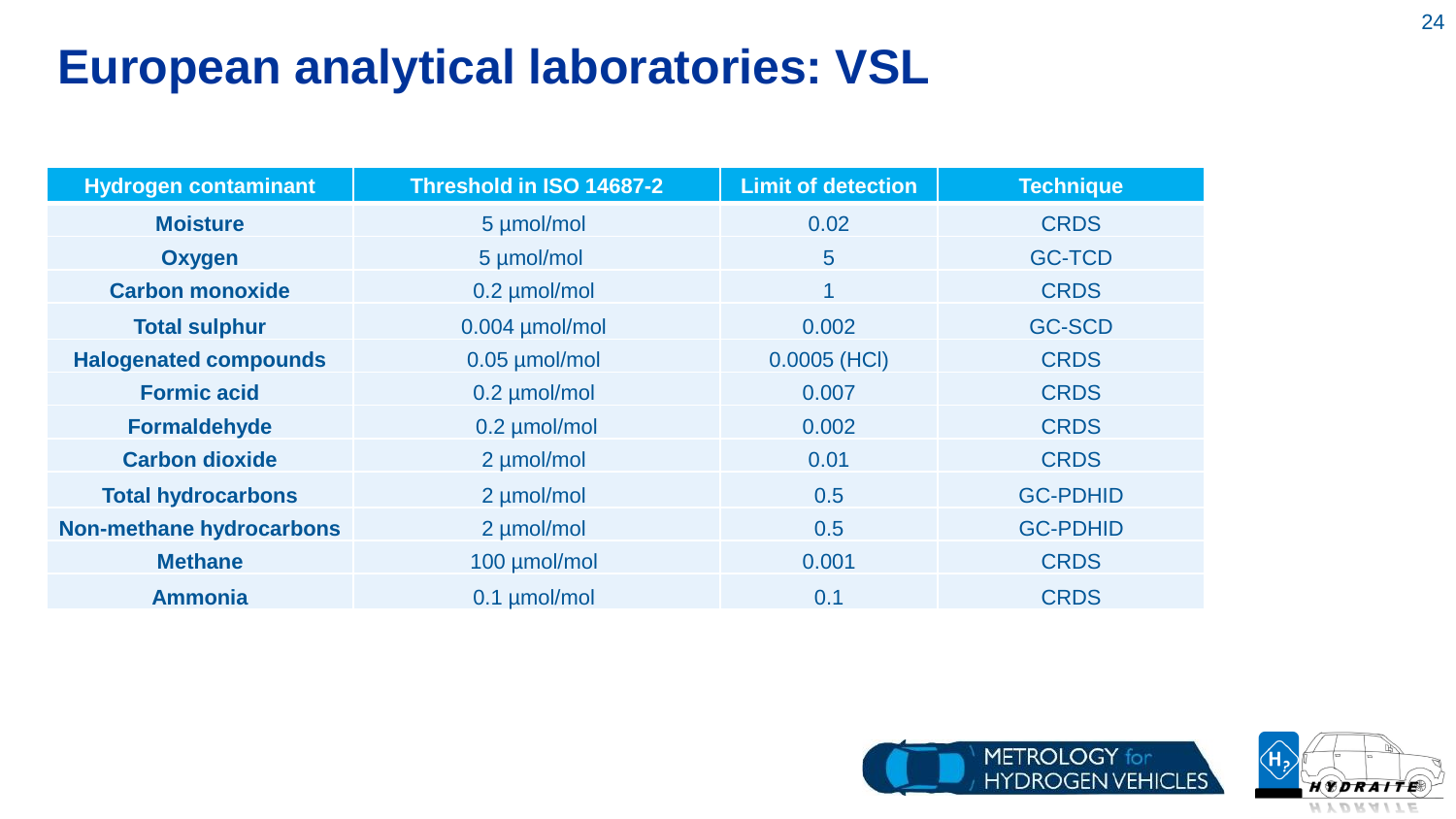### **European analytical laboratories: ZBT**

| <b>Contaminant</b>             | ISO/FDIS 14687 / EN 17124:2018 | <b>Analytical Method</b>                     | <b>Detection Limit</b>                              |
|--------------------------------|--------------------------------|----------------------------------------------|-----------------------------------------------------|
|                                | [µmol/mol]                     |                                              | [µmol/mol]                                          |
| <b>Water</b>                   | 5                              | Quartz crystal microbalance<br><b>IMR-MS</b> | 0.1<br>$3.044**$                                    |
| <b>Total Hydrocarbons</b>      | $\overline{2}$                 | <b>GC-PED</b><br><b>IMR-MS</b>               | 0.01<br>$0.0105*$                                   |
| <b>Methane</b>                 | 100                            | <b>GC-PED</b><br><b>IMR-MS</b>               | 0.01<br>$0.0117*$                                   |
| Oxygen                         | 5                              | <b>GC-PED</b><br><b>IMR-MS</b>               | 0.01<br>$0.209*$                                    |
| <b>Helium</b>                  | 300                            | <b>EI-MS</b>                                 | $0.0041*$                                           |
| Argon                          | 300                            | <b>GC-PED</b><br><b>EI-MS</b>                | 0.05<br>$0.00039*$                                  |
| <b>Nitrogen</b>                | 300                            | <b>GC-PED</b><br>EI-MS                       | 0.1<br>$0.01*$                                      |
| <b>Carbon Dioxide</b>          | $\overline{2}$                 | <b>IMR-MS</b>                                | $0.987**$                                           |
| <b>Carbon Monoxide</b>         | 0.2                            | <b>GC-PED</b><br><b>IMR-MS</b>               | 0.001<br>$0.06***$                                  |
| <b>Total sulphur compounds</b> | 0.004                          | <b>TD-GC-SCD</b><br><b>IMR-MS</b>            | < 0.001<br>$0.0009$ (H <sub>2</sub> S) <sup>*</sup> |
| Formaldehyde                   | 0.2                            | <b>IMR-MS</b>                                | $0.0015*$                                           |
| <b>Formic Acid</b>             | 0.2                            | <b>IMR-MS</b>                                | $0.0039*$                                           |
| Ammonia                        | 0.1                            | <b>IMR-MS</b>                                | $0.0018*$                                           |
| Key halogenated compounds      | 0.05                           | <b>IMR-MS</b>                                | $< 0.067**$                                         |



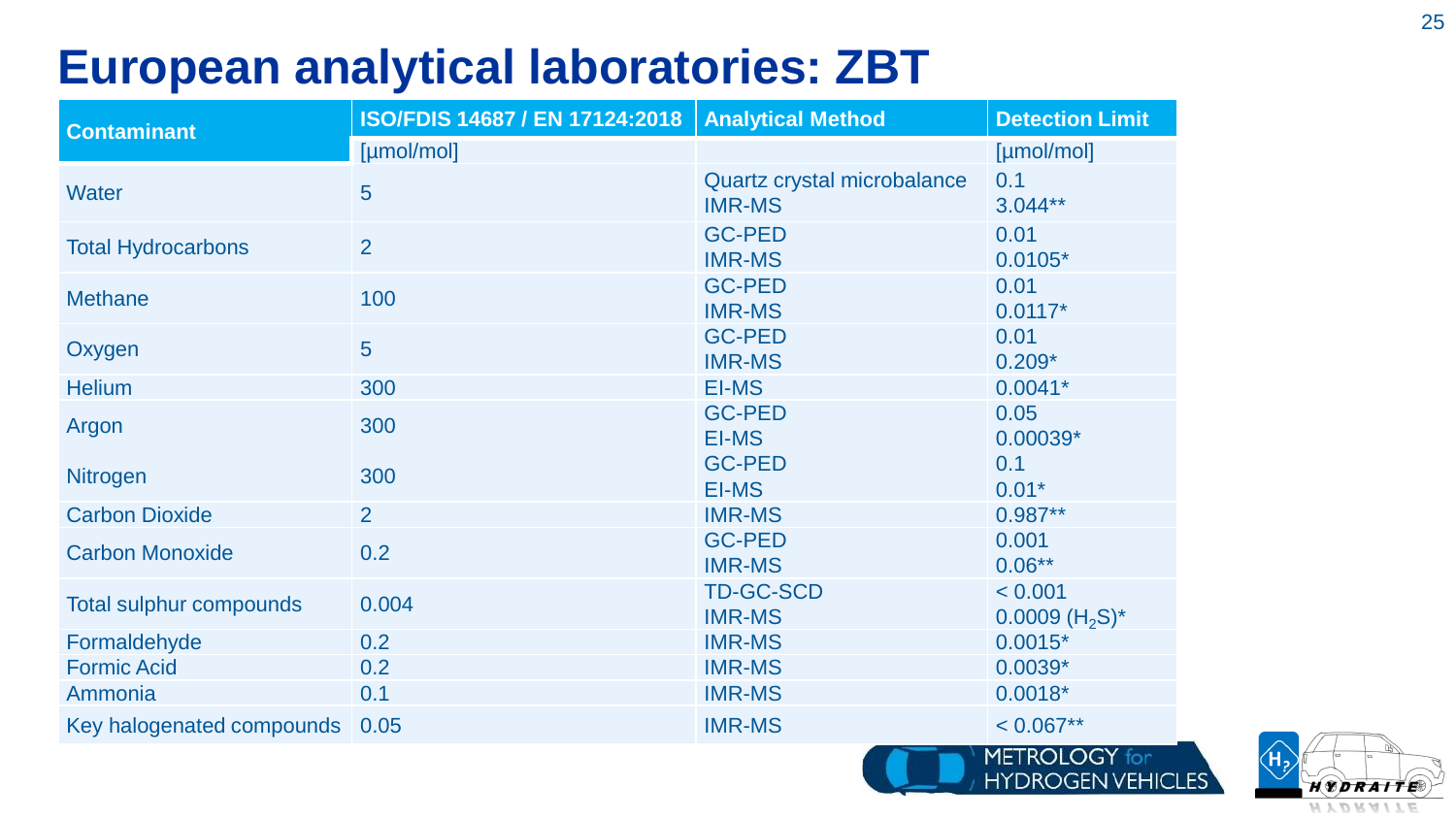### **European analytical laboratories: ZSW**

| <b>Contaminant</b>             | <b>ISO/FDIS 14687</b><br>EN17124:2018 | <b>Analytical</b><br><b>Method</b> | <b>Lower Quantification</b><br><b>Limit</b> | estimated amount of<br>gas needed |
|--------------------------------|---------------------------------------|------------------------------------|---------------------------------------------|-----------------------------------|
|                                | umol/mol                              |                                    | [µmol/mol]                                  | $\left[ \text{L} \right]$         |
| <b>Water</b>                   | $5\overline{)}$                       | <b>Dew Point mirror</b>            | $<1$ <sup>*</sup>                           | 45                                |
| <b>Total Hydrocarbons</b>      | 2                                     | $(GC)$ -FID                        | $< 0.05*$                                   | 16                                |
| <b>Methane</b>                 | 100                                   | <b>GC-PDHID</b>                    | $< 0.1*$                                    | 16                                |
| Oxygen                         | $5\overline{)}$                       | <b>GC-PDHID</b>                    | $< 0.1*$                                    | 16                                |
| Oxygen                         | $5\phantom{1}$                        | <b>GC-TCD</b>                      | $< 5$ <sup>*</sup>                          | 6                                 |
| <b>Helium</b>                  | 300                                   | <b>GC-TCD</b>                      | $10*$                                       | 6                                 |
| Argon                          | 300                                   | <b>GC-PDHID</b>                    | $0.1*$                                      | 16                                |
| Argon                          | 300                                   | <b>GC-TCD</b>                      | $< 2.5^*$                                   | 6                                 |
| <b>Nitrogen</b>                | 300                                   | <b>GC-PDHID</b>                    | $< 0.1*$                                    | 16                                |
| <b>Nitrogen</b>                | 300                                   | <b>GC-TCD</b>                      | 10                                          | 6                                 |
| <b>Carbon Dioxide</b>          | $\overline{2}$                        | <b>GC-PDHID</b>                    | $< 0.9*$                                    | 13.6                              |
| <b>Carbon Monoxide</b>         | 0.2                                   | <b>GC-PDHID</b>                    | $< 0.1*$                                    | 16                                |
| <b>Carbon Monoxide</b>         | 0.2                                   | <b>OFCEAS</b>                      | $0.003**$                                   | 10                                |
| <b>Total sulphur compounds</b> | 0.004                                 | TD-(GC-)FPD                        | $0.001$ (< 0.001)***                        | 1.2                               |
| Formaldehyde                   | 0.2                                   | <b>OFCEAS</b>                      | $0.003**$                                   | 10                                |
| <b>Formic Acid</b>             | 0.2                                   | <b>OFCEAS</b>                      | $0.003**$                                   | 10                                |
| Ammonia                        | 0.1                                   | <b>OFCEAS</b>                      | $0.01**$                                    | 10                                |
| <b>Halogenated compounds</b>   | 0.05                                  | TD-(GC-)ECD                        | $< 0.005***$                                | 16                                |



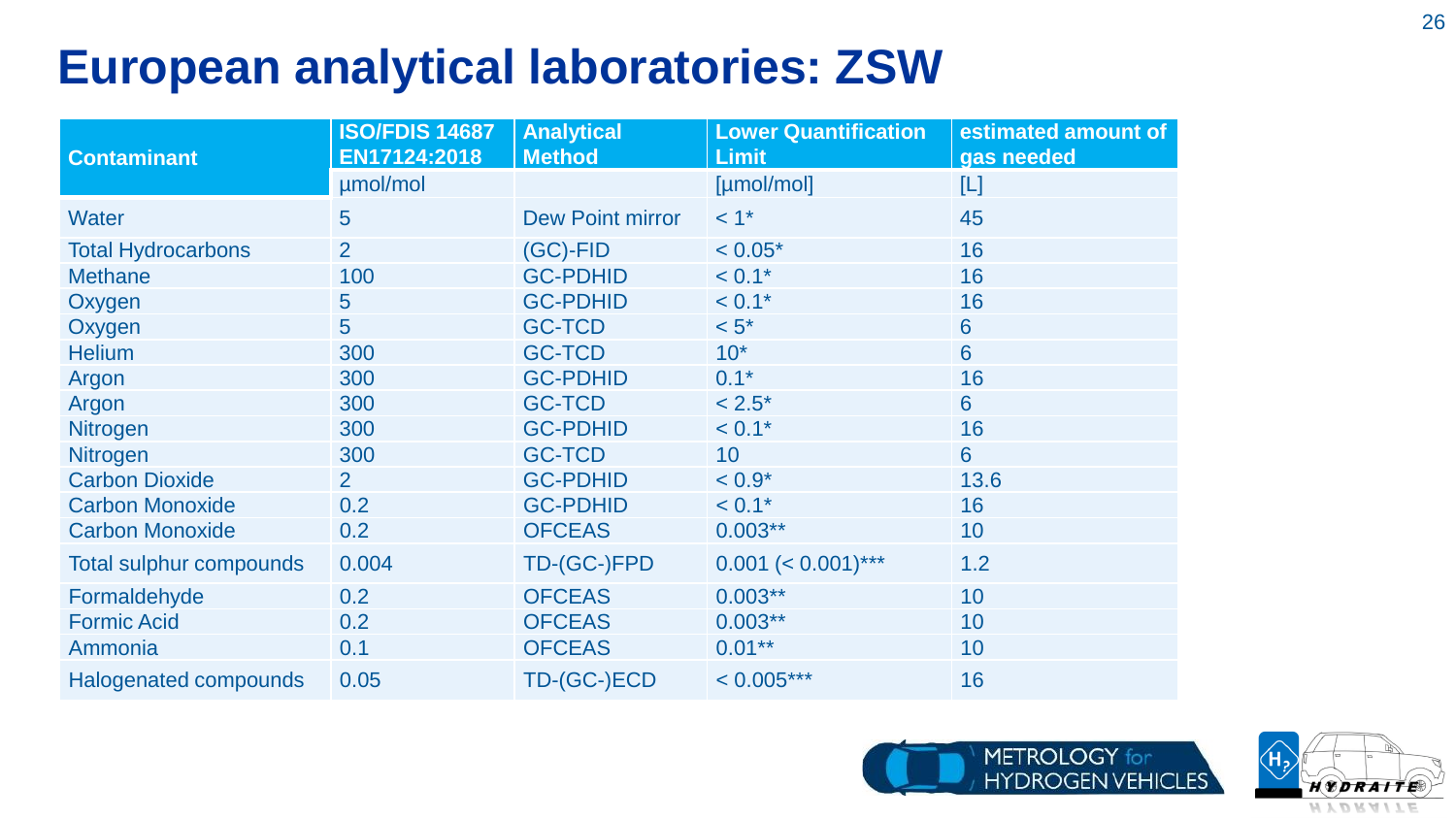### **European analytical laboratories: NPL**

| <b>Contaminant</b>                                      | <b>ISO/FDIS 14687 / EN</b><br>17124:2018 | <b>Analytical Method</b>                   | <b>Detection Limit</b> | <b>Required amount</b><br>of gas          |
|---------------------------------------------------------|------------------------------------------|--------------------------------------------|------------------------|-------------------------------------------|
|                                                         | [µmol/mol]                               |                                            | [µmol/mol]             | $\begin{bmatrix} \boxed{1} \end{bmatrix}$ |
| <b>Water</b>                                            | 5                                        | Quartz crystal microbalance<br><b>CRDS</b> | 0.2<br>0.030           | 30<br>$30 - 60$                           |
| <b>Total Hydrocarbons</b>                               | 2                                        | <b>GC-Methaniser-FID</b>                   | 0.05                   | $\overline{2}$                            |
| <b>Methane</b>                                          | 100                                      | <b>GC-Methaniser-FID</b>                   | 0.05                   | $\overline{2}$                            |
| Oxygen                                                  | $5\overline{)}$                          | <b>GC-PDHID</b>                            | 0.3                    | $\overline{2}$                            |
| <b>Helium</b>                                           | 300                                      | <b>GC-TCD</b>                              | 10                     | $\overline{2}$                            |
| Argon<br>Nitrogen                                       | 300                                      | <b>GC-PDHID</b>                            | 0.3                    | $\overline{2}$                            |
| <b>Carbon Dioxide</b>                                   | 2                                        | <b>GC-Methaniser-FID</b>                   | 0.02                   | $\overline{2}$                            |
| <b>Carbon Monoxide</b>                                  | 0.2                                      | <b>GC-Methaniser-FID</b>                   | 0.02                   | $\overline{2}$                            |
| <b>Total sulphur compounds</b>                          | 0.004                                    | <b>GC-SCD</b>                              | 0.001                  |                                           |
| Formaldehyde                                            | 0.2                                      | <b>GC-Methaniser-FID</b><br><b>SIFT-MS</b> | 0.05<br>0.02           | $\overline{2}$<br>$\overline{2}$          |
| <b>Formic Acid</b>                                      | 0.2                                      | <b>FTIR</b><br><b>SIFT-MS</b>              | 0.05<br>0.02           | 30<br>$\overline{2}$                      |
| Ammonia                                                 | 0.1                                      | <b>FTIR</b><br><b>SIFT-MS</b>              | 0.05<br>0.02           | 30<br>$\overline{2}$                      |
| Key halogenated compounds<br>according to ASTM D7892-15 | 0.05                                     | <b>TD-GC-MS</b>                            | 0.016                  | 1.5                                       |



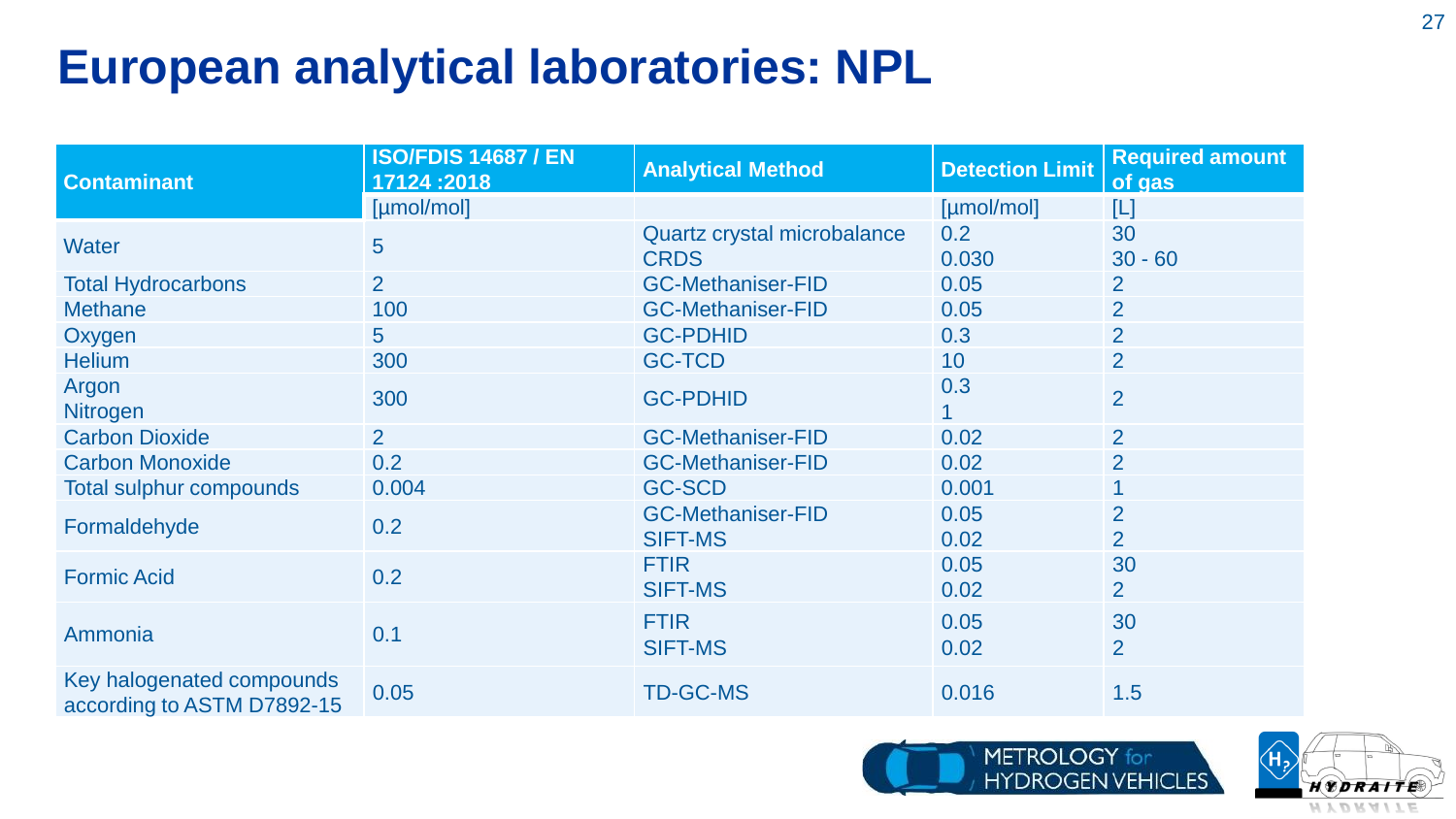#### **MetroHyVe - Cost efficient analyser – Dedicated scope** Pressure regulator

 $H<sub>2</sub>$ 

### ISO 19880 -8 Quality control Risk assessment

- <code>CAPEX</code> reduction  $>$  30% (compare 500k $\epsilon$ estimation)
- Optimisation of OPEX (1 hour / sample)

| <b>Probability of</b> | <b>Steam methane</b>                                                            | <b>Chlor-alkali process</b>                                                  | <b>PEM water</b>                                                             | <b>Alkaline electrolyser</b>                                                               |
|-----------------------|---------------------------------------------------------------------------------|------------------------------------------------------------------------------|------------------------------------------------------------------------------|--------------------------------------------------------------------------------------------|
| <i>impurity</i>       | reforming with                                                                  | (membrane cell                                                               | electrolysis process                                                         |                                                                                            |
| presence              | <b>PSA</b>                                                                      | process)                                                                     | with TSA                                                                     |                                                                                            |
| <b>Frequent</b>       | CO                                                                              | 0,                                                                           | None identified                                                              | None identified                                                                            |
| <b>Possible</b>       | $N_{\mathcal{D}}$                                                               | None identified                                                              | None identified                                                              | $N_{\mathcal{D}}$                                                                          |
| <b>Rare</b>           | $CH_{\omega}H_{2}O$ and Ar                                                      | $N_2$ and $H_2O$                                                             | $N_2$ , O <sub>2</sub> and H <sub>2</sub> O                                  | $O_2$ , H <sub>2</sub> O                                                                   |
| <b>Very rare</b>      | CH <sub>2</sub> O                                                               | CO <sub>2</sub>                                                              | CO <sub>2</sub>                                                              | Ar                                                                                         |
|                       |                                                                                 |                                                                              |                                                                              |                                                                                            |
| <b>Unlikely</b>       | He, $CO2, O2$                                                                   | He, Ar, CO, $CH_{4}$ , $CH_{2}O$ ,                                           | He, Ar, CO, CH <sub>a</sub> , CH <sub>2</sub> O,                             | $CO2$ , CO, CH <sub>a</sub> , Sulphur                                                      |
|                       | $CH_2O_{2}$ , NH <sub>2</sub> ,                                                 | $CH_2O_{2}$ , NH <sub>2</sub> ,                                              | $CH_2O_{2}$ , NH <sub>3</sub> ,                                              | compounds, $NHx$                                                                           |
|                       | Sulphur<br>compounds,<br>hydrocarbons<br>compounds,<br>halogenated<br>compounds | Sulphur compounds,<br>hydrocarbons<br>compounds,<br>halogenated<br>compounds | Sulphur compounds,<br>hydrocarbons<br>compounds,<br>halogenated<br>compounds | hydrocarbons<br>compounds,<br>halogenated<br>compounds, CH <sub>2</sub> O,<br>$CH2O2$ , He |





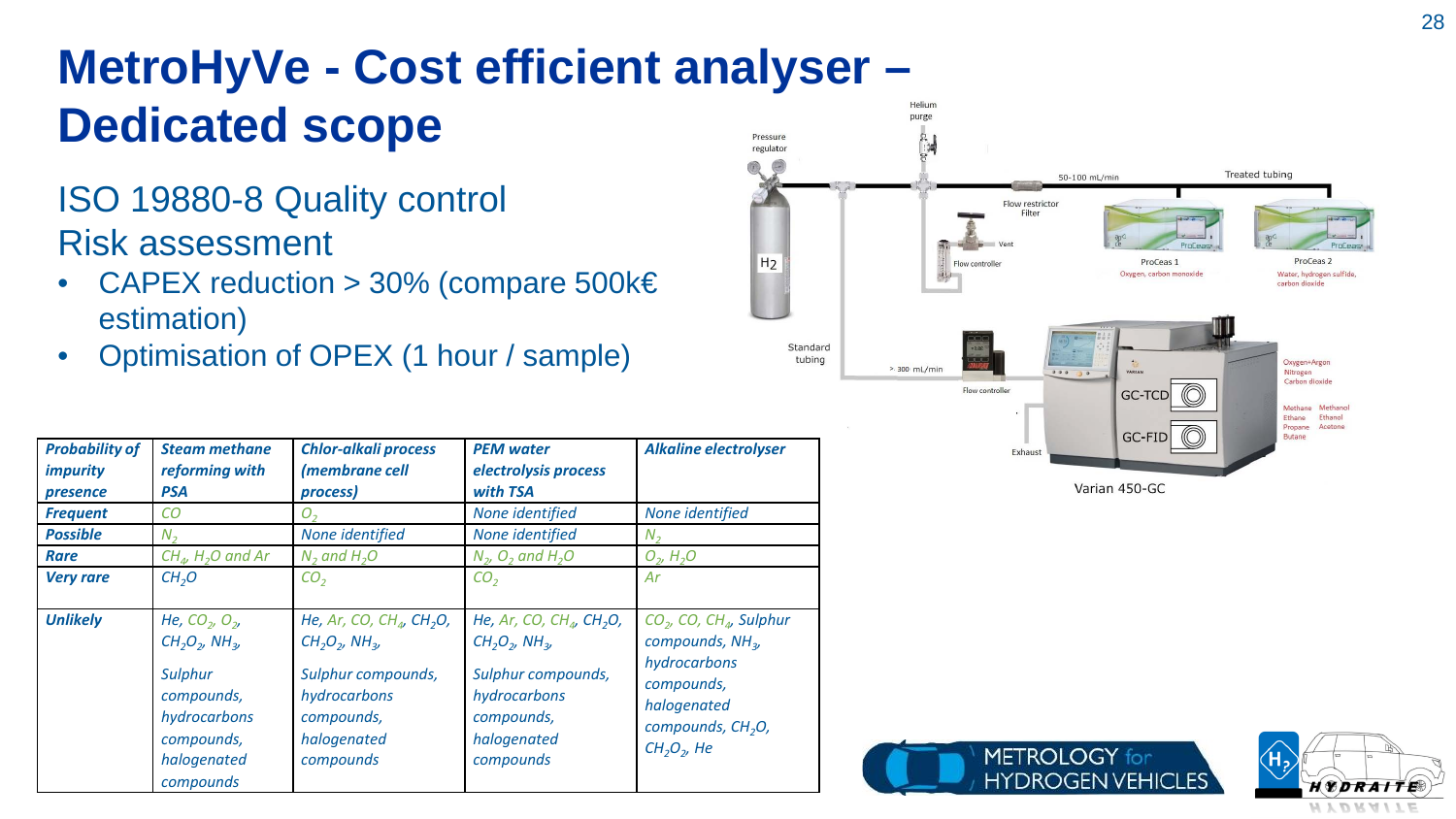### **Analytical methods summary**

- Multiple techniques and analytical methods potentially applicable
	- MetroHyVe review available soon
- Define your measurand (especially for total compounds)
- Compliance with ISO 21087:2019
	- Validation for standard method if all criteria not covered
	- Measurement reported with uncertainty and validation report available
- **European analytical laboratories** 
	- Competence for ISO 14687 and EN 17124:2018
	- Getting compliant to ISO 21087
- Benefit for reduced scope Reduce CAPEX and OPEX



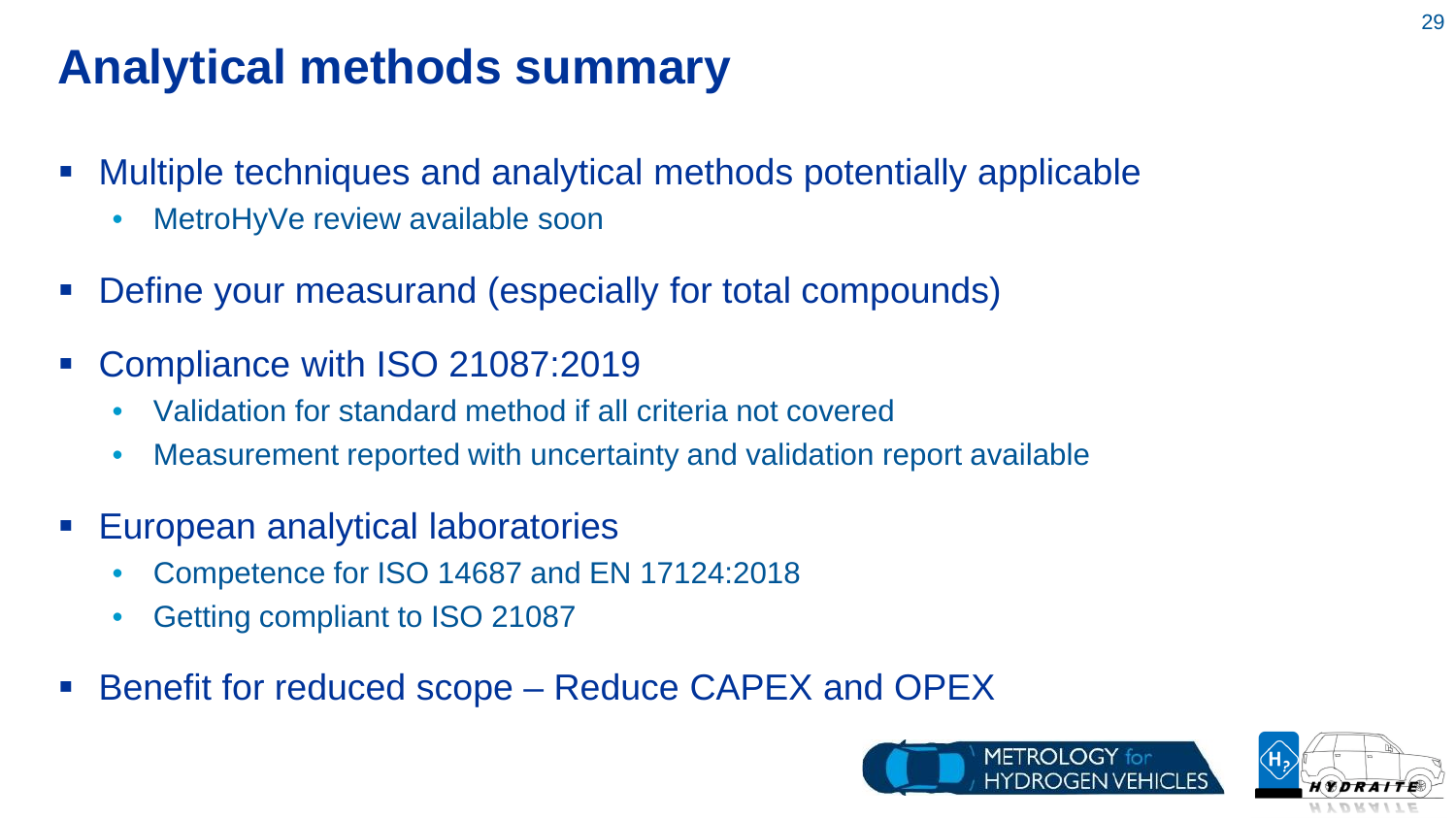### **New challenges**

- Compliance with ISO 21087:2019
	- Technical requirement / criteria to be met
- **Quality control** 
	- Reference materials
	- Inter-comparison
- Gas calibrants

Availability of gas standards for all contaminants with suitable uncertainty

■ Revision of total terminology – standardisation committee?



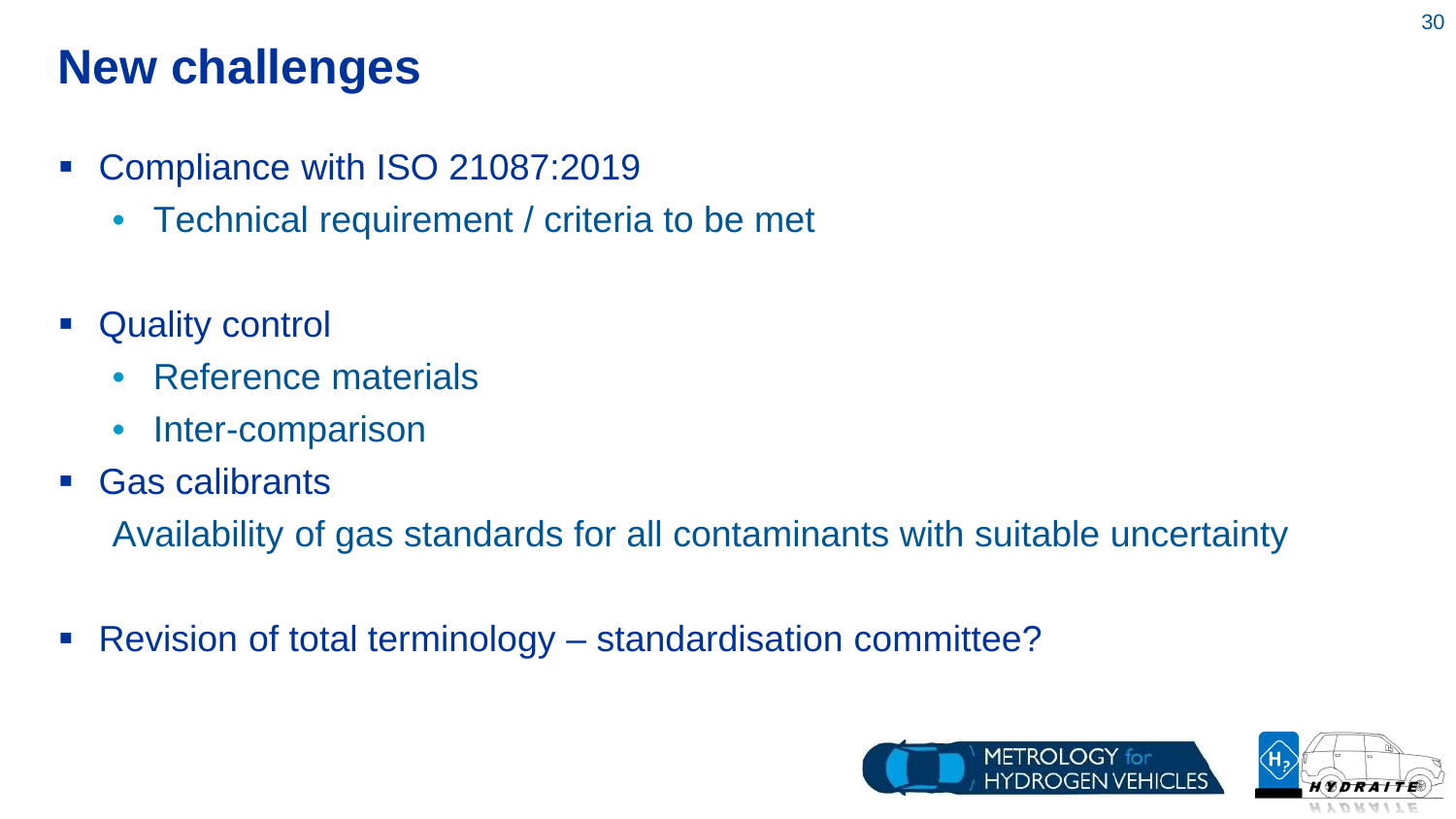### **Available resources**

- MetroHyVe A4.3.1: Review and selection of compounds for total *measurements (halogenated, sulphur and hydrocarbons)*
- $\blacksquare$  ISO 21087:2019
- <https://hydraite.eu/1st-hydraite-workshop/>
- <https://www.metrohyve.eu/downloads/>